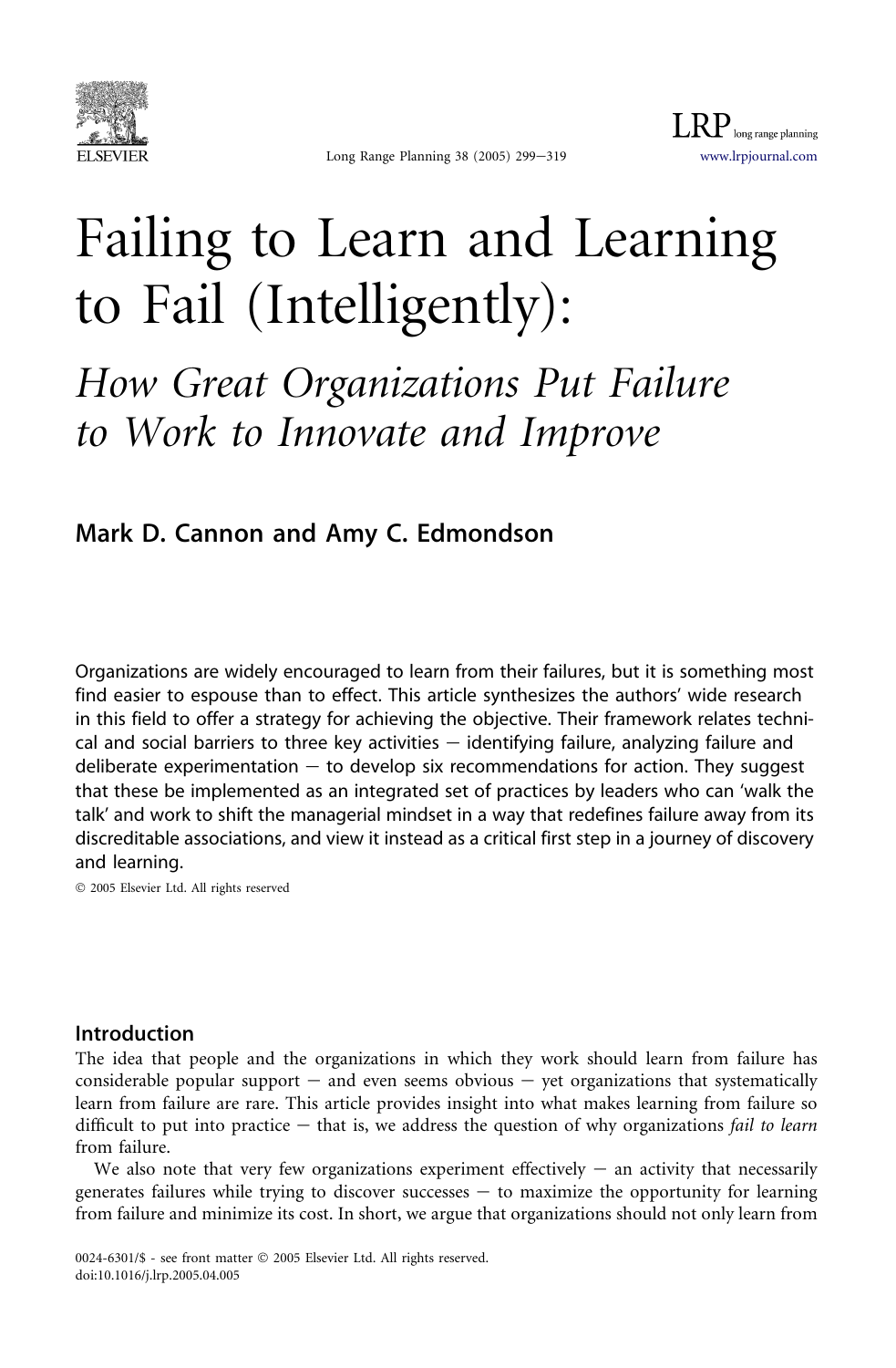failure  $-$  they should *learn to fail* intelligently as a deliberate strategy to promote innovation and improvement. In this article, we identify the barriers embedded in both technical and social systems that make such intelligent use of failure rare in organizations, and we offer recommendations for managers seeking to improve their organization's ability to learn from failure.

# Research foundations and core ideas

Over the past decade or so, our research has revealed impediments to organizational learning from failure on multiple levels of analysis. The first author has investigated individuals' psychological responses to their own failures, demonstrating the aversive emotions people experience and how that inhibits learning. The second author has identified group and organizational factors they limit learning from failure in teams and organizations. We have worked together for a number of years to conceptualize and develop recommendations for how to enable organizational learning from failure, drawing from our own and others' research. In this article, we hope to provoke reflection and point to possibilities for managerial action by synthesizing diverse ideas and examples that illuminate both the challenges and advantages of learning from failure.

We have three core aims. First, we aim to provide insights about what makes organizational learning from failure difficult, paying particular attention to what we see as a lack of understanding of the essential processes involved in learning from failure in a complex organizational system such as a corporation, hospital, university, or government agency.

Second, drawing from our own field research conducted over the past decade as well as from additional sources, we develop a model of three key processes through which organizations can learn how to learn from failure. We argue that organizational learning from failure is feasible, but that it involves skillful management of three distinct but interrelated processes: identifying failure, analyzing failure, and deliberate experimentation. Managed skillfully, these processes help managers take advantage of the lessons that failures offer, which otherwise tend to be ignored or suppressed in most organizations.

Third, we argue that most managers underestimate the power of both technical and social barriers to organizational learning from failure, leading to an overly simplistic criticism of organizations and managers for not exploiting learning opportunities. Although numerous prior writings have advocated learning from failure, there is little advice as to how to overcome barriers to making this happen.

In summary, the intended contribution of this article is to explicate the challenges of organizational learning from failure and to build on this explanation to design new strategies for action. Our strategies are communicated through a framework that relates two types of barriers to three key activities to develop six areas for action. Taken together, our framework, examples and recommendations are intended to provide a starting point for concrete managerial action.

# Organizational failure defined

Failure, in organizations and elsewhere, is deviation from expected and desired results. This includes both avoidable errors and the unavoidable negative outcomes of experiments and risk taking.<sup>[1](#page-18-0)</sup> We define failure broadly to include both large and small failures in domains ranging from the technical (a flaw in the design of a new machine) to the interpersonal (such as a failure to give feedback to an employee with a performance problem). Drawing from our own and others' research, we suggest that an organization's ability to learn from failure is best measured by how it deals with a range of large and small outcomes that deviate from expected results rather than focusing exclusively on how it handles major disasters. Deviations from expected results can be positive or negative, and even positive deviations present opportunities for learning. However, we focus on negative surprises because of the unique psychological and organizational challenges associated with learning from them.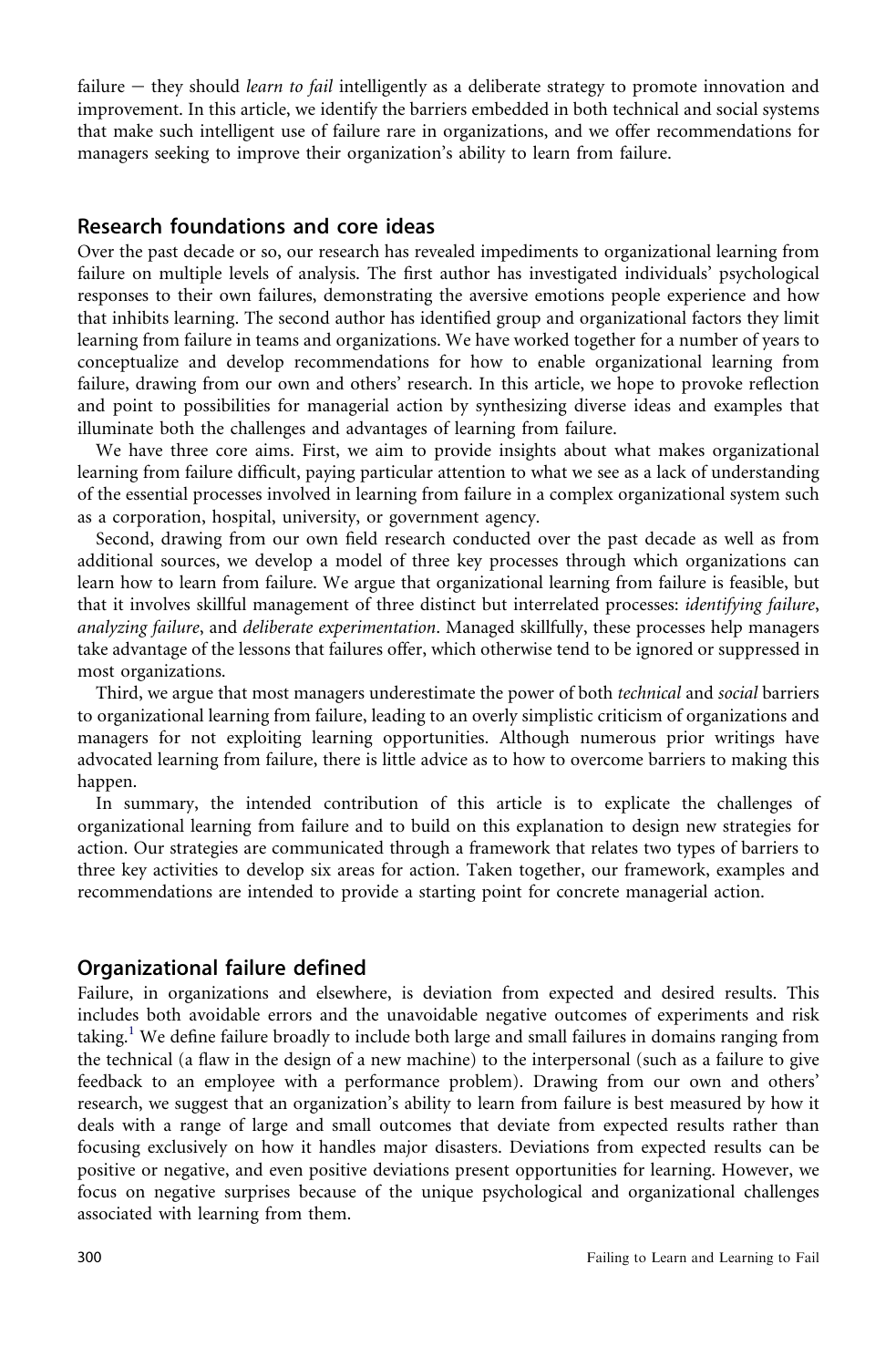# Small failures versus large failures

Large and well-publicized organizational failures  $-$  such as the *Columbia* and *Challenger* Shuttle tragedies, the Colorado South Canyon Firefighter deaths, the fatal drug error that killed a Boston Globe correspondent at Boston's Dana Farber Hospital, and the Parmelat and Enron accounting scandals – argue for the necessity of learning from failure. Recognizing the need to understand and learn from consequential incidents such as these, executives and regulators often establish task forces or investigative bodies to uncover and communicate the causes and lessons of highly visible failures. By their nature, many such efforts will come too late for the goal of organizational learning from failure. The multiple causes of large failures are usually deeply embedded in the organizations where the failures occurred, have been ignored or taken for granted for years, and rarely are simple to correct.<sup>2</sup>

An important reason that most organizations do not learn from failure may be their lack of attention to small, everyday organizational failures, especially as compared to the investigative commissions or formal 'after-action reviews' triggered by large catastrophic failures. Small failures are often the 'early warning signs' which, if detected and addressed, may be the key to avoiding catastrophic failure in the future.<sup>[3](#page-19-0)</sup>

Our research in organizational contexts ranging from the hospital operating room to the corporate board room suggests that an intelligent process of organizational learning from failure requires proactively identifying and learning from small failures. Small failures are often overlooked because at the time they occur they appear to be insignificant minor mistakes or isolated anomalies, and thus organizations fail to make timely use of these important learning opportunities. We find that when small failures are not widely identified, discussed and analyzed, it is very difficult for larger failures to be prevented.<sup>[4](#page-19-0)</sup>

# Barriers to organizational learning from failure

Learning from failure is a hallmark of innovative companies but, as noted above, is more common in exhortation than in practice. Most organizations do a poor job of learning from failures, whether large or small. $<sup>5</sup>$  $<sup>5</sup>$  $<sup>5</sup>$  In our research, we found that even companies that had invested significant money</sup> and effort into becoming 'learning organizations' (with the ability to learn from failure) struggled when it came to the day-to-day mindset and activities of learning from failure.<sup>6</sup>

Instead, organizations' fundamental attributes usually conspire to make a rational process of diagnosing and correcting causes of failures difficult to execute. A prominent tradition in managerial research examines the importance of considering both social and technical attributes of organizations as systems. Recognizing that organizations are simultaneously social systems and technical systems, management researchers have long considered the need to examine how features of tasks and technologies, together with social, psychological and structural factors, shape organizational outcomes.<sup>[7](#page-19-0)</sup> We draw from this basic framework to categorize barriers to organizational learning from failure into technical and social causes. We then describe three specific learning processes through which these barriers can be overcome.

#### Barriers Embedded in Technical Systems

Research on learning has shown that limitations in human intuition and 'sense-making' can lead people to draw false conclusions that inhibit both individual and collective learning. Technical barriers to learning from failure thus include a lack of the basic scientific 'know how' to be able to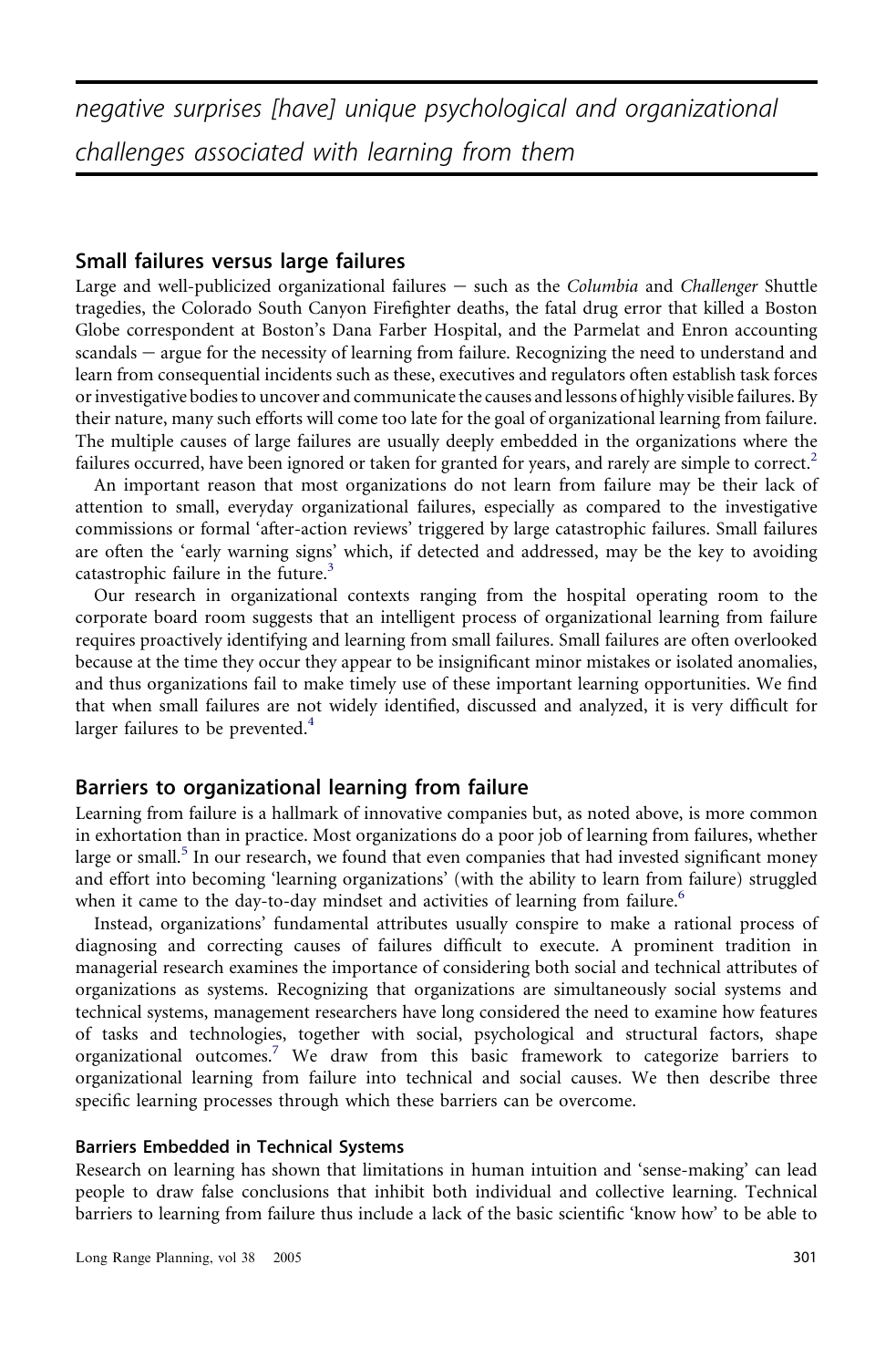draw inferences from experiences systematically, as well as the presence of complex systems or technologies that are inherently difficult to understand.<sup>[8](#page-19-0)</sup> In sum, when diagnosing cause-effect relationships is technically difficult, learning from failure will necessarily be challenging as well.

Task design can obscure failures. For example, an excess work in process (WIP) inventory slows the discovery of manufacturing process errors. By the time a large batch of defective inventory reaches the next manufacturing step, the error has been repeated many times, leading to far more rework than if the error had been caught immediately. A central insight of lean manufacturing, therefore, is the redesign of tasks to make failures transparent by reducing WIP inventory through smaller and smaller batch sizes.<sup>[9](#page-19-0)</sup>

Technical barriers to gleaning failure's lessons include an inadequate understanding of the scientific method and an inability to engage in the following aspects of rigorous analysis: problem diagnosis, experimental design, systematic analysis of qualitative data, statistical process controls, and statistical analysis.

#### Barriers embedded in social systems

Social barriers to learning from failure start with the strong psychological reactions that most people have to the reality of failure. Being held in high regard by other people, especially those with whom one interacts in an ongoing manner, is a strong fundamental human desire, and most people tacitly believe that revealing failure will jeopardize this esteem. Even though people may learn from and appreciate others' disclosures of failure, positive impressions of the others in question may be eroded in subtle ways through the disclosure process. Thus, most people have a natural aversion to disclosing or even publicly acknowledging failure.

Being held in high regard by others is a strong fundamental human desire.......... people instinctively ignore or disassociate themselves from their own failures

Even outside the presence of others, people have an instinctive tendency to deny, distort, ignore, or disassociate themselves from their own failures, a tendency that appears to have deep psychological roots[.10](#page-19-0) The fundamental human desire to maintain high self-esteem is accompanied by a desire to believe that we have a reasonable amount of control over important personal and organizational outcomes. Psychologists have argued that these desires give rise to 'positive illusions'—unrealistically positive views of the self, accompanied by illusions of control  $-$  that in fact enable people to be energetic and happy and to avoid depression. Some even argue that positive illusions are a hallmark of mental health.<sup>[11](#page-19-0)</sup> However, the positive illusions that boost our selfesteem and sense of control and efficacy may be incompatible with an honest acknowledgement of failure, and thus, while promoting happiness, can inhibit learning.

Managers have an added incentive to disassociate themselves from failure because most organizations reward success and penalize failure. Thus, holding an executive or leadership position in an organization does not imply an ability to acknowledge one's own failures.<sup>[12](#page-19-0)</sup> Sidney Finkelstein's in-depth investigation of major failures at over 50 companies suggested that the opposite might be the case:

Ironically enough, the higher people are in the management hierarchy, the more they tend to supplement their perfectionism with blanket excuses, with CEOs usually being the worst of all. For example, in one organization we studied, the CEO spent the entire forty-five-minute interview explaining all the reasons why others were to blame for the calamity that hit his company. Regulators, customers, the government, and even other executives within the firm--all were responsible. No mention was made, however, of personal culpability.<sup>[13](#page-19-0)</sup>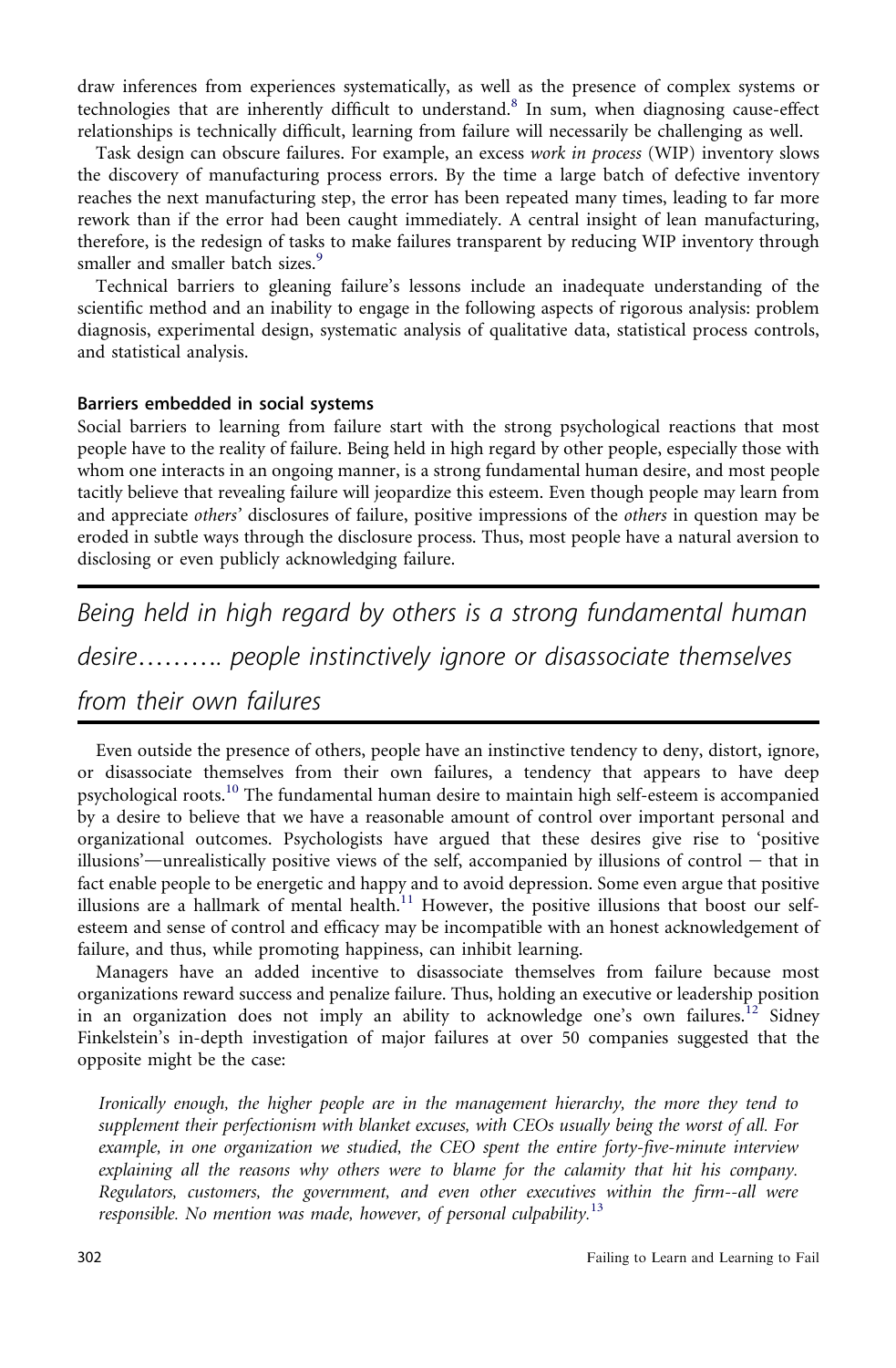Organizational structures, policies and procedures, along with senior management behavior, can discourage people from identifying and analyzing failures and from experimenting.<sup>[14](#page-19-0)</sup> Many organizational cultures have little tolerance for  $-$  and punish  $-$  failure. A natural consequence of punishing failures is that employees learn not to identify them, let alone analyze them, or to experiment if the outcome might be uncertain. Even in more tolerant organizations, most managers do not reward behaviors which acknowledge failure by offering raises, promotions, or other privileges.

Next, when failures are identified, social factors inhibit the constructive discussion and analysis through which shared learning occurs. Most managers do not have strong skills for handling the hot emotions that often surface  $-$  in themselves or others  $-$  in such sessions. Thus, discussions that attempt to unlock the potential learning from the failure can easily degenerate into opportunities for scolding, finger-pointing or name-calling. Public embarrassment or private derision can leave participants with ill feelings and strained relationships rather than learning. For this reason, effective debriefing and learning from failure requires substantial interpersonal skill.

The unfortunate reality for most organizations is that the barriers to learning from failure described above are all but hard wired into social systems, and greatly reduce the ability of most organizations to learn from failure. Thus, not only do few organizations systematically capture failure's lessons, most managers lack a clear understanding of what a proactive process of learning from failure looks like.

Without a clear model of what it takes to learn from failure, organizations are at a disadvantage in facing these barriers. While fully acknowledging the magnitude of the challenge, we suggest that breaking the learning process down into more tangible component activities greatly enhances the likelihood of gleaning failures' lessons. In the next section, we identify and explain three distinct processes through which effective organizations can proactively learn from failure.

#### Three processes for organizational learning from failure

Learning from failure is as much a process as an outcome. Identifying the component activities through which this process can occur is an initial step in making it happen. We therefore offer three core organizational activities through which organizations learn from failure: (1) identifying failure, (2) analyzing failure, and (3) deliberate experimentation. They are presented in order of increasing challenge - both organizationally and in terms of the technical and interpersonal skills required. Breaking this encompassing organizational learning process into narrower component parts suggests a strategy for building new competencies that starts with the least challenging process of identifying failure and builds up to the more challenging one of deliberate experimentation. In this section, we further describe these activities and provide illustrations of organizations that have successfully enacted them. These illustrations were deliberately collected from multiple industries and organizations so as to inform practitioners and researchers across diverse contexts.

## Identifying failure

Proactive and timely identification of failures is an essential first step in the process of learning from them. One of the revolutions in manufacturing - the drive to reduce inventory to the lowest possible levels - was stimulated as much by the desire to make problems and errors quickly visible as by the desire to avoid other inventory-associated costs. As Hayes and his colleagues have noted, surfacing errors before they are compounded, incorporated into larger systems, or made irrevocable, is an essential step in achieving high quality.

Indeed, one of the tragedies in organizational learning is that catastrophic failures are often preceded by smaller failures that were not identified as being worthy of examination and learning. In fact, these small failures are often the key 'early warning signs' that can provide the wake up call needed to avert disaster further down the road. Social system barriers are often the key driver of this kind of problem. Rather than acknowledge and address a small failure, individuals have a tendency to deny the failure, distort the reality of the failure, or cover it up, and groups and organizations have the tendency to suppress awareness of failures.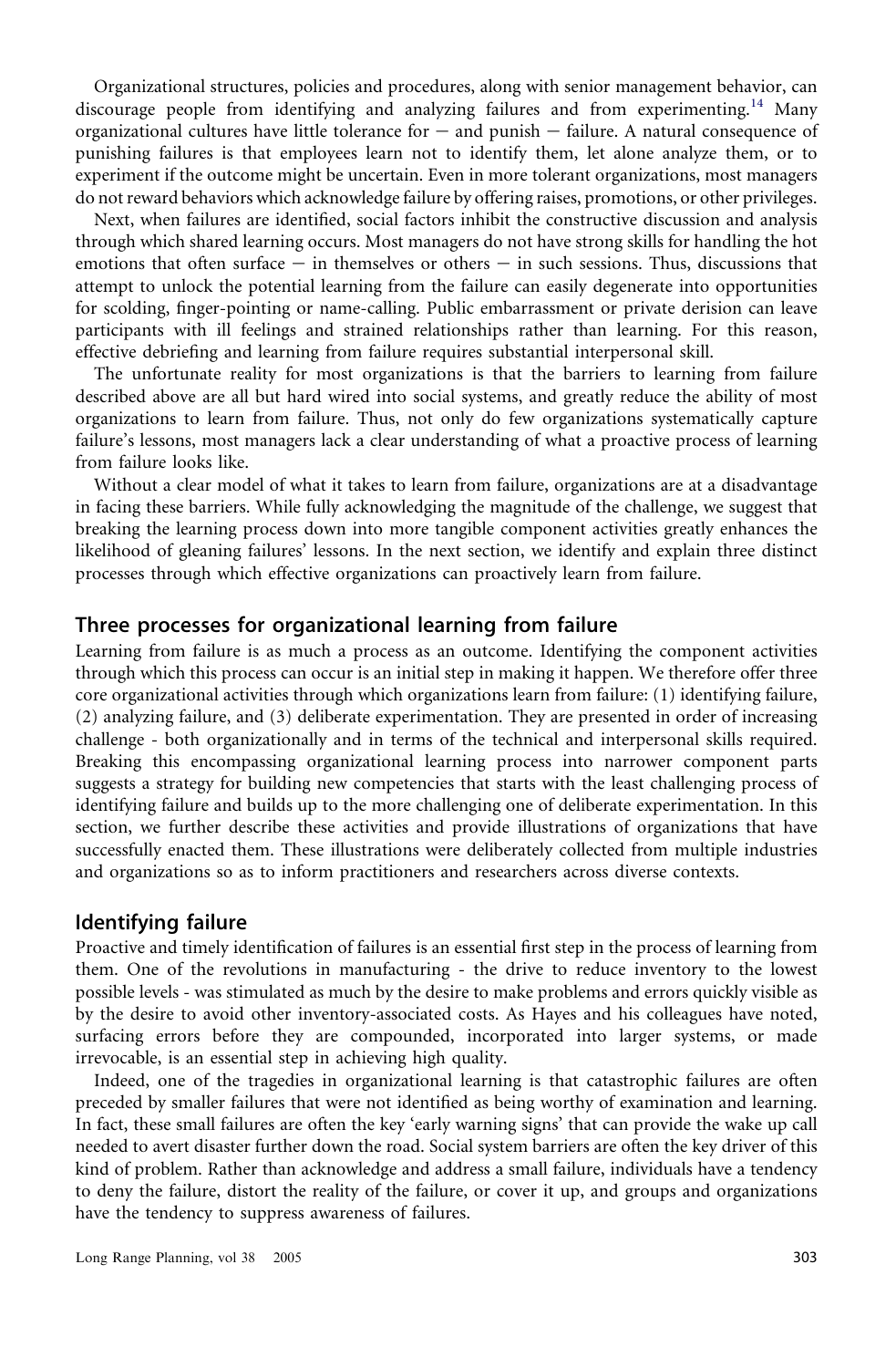The tendency to ignore failure can allow failures to be repeated, developing a smaller failure into a bigger one. For example, Finkelstein presents Jill Barad at Mattel as an illustration of failing to acknowledge and learn from mistakes in a timely manner. In Mattel's ill-fated acquisition of the Learning Company, Barad first overlooked the problems that the organization was having prior to the acquisition. An opportunity to acknowledge the failure came when the third quarter 1999 earnings turned out to be a loss of \$105 million, rather than a profit of \$50 million as she expected. However, rather than address the failure, she remained optimistic and predicted significant profits for the next quarter; instead, there was a loss of \$184 million. Once again, rather than acknowledge the failure and learn from it, she repeated the same mistake for the next two quarters as well, thus making the same mistake for a total of four quarters.

Similarly, an examination of the failed HIH Insurance Group in Australia reveals that organizational collapse often unfolds in a set of phases, including an 'early warning sign' phase in which leaders typically do not openly identify or respond constructively to failures. Rather than acknowledge failure and respond appropriately, management acted to conceal failure from the board of directors and others who might have assisted in addressing the problems more effectively.<sup>[15](#page-19-0)</sup> Likewise, a study of the failure of T. Eaton Co. Ltd. (once Canada's largest retailer and the world's largest privately held department store chain) concluded that the company's inability to identify a series of failures in a timely manner contributed to the company's demise.<sup>16</sup>

By contrast, the CEO of a mechanical contractor recognized the value of exposing failure and publicizing it in order to help employees learn from each other and not repeat the same mistake. The CEO:

pulled a \$450 'mistake' out of the company's dumpster, mounted it on a plaque, and named it the 'no-nuts award' - for the missing parts. A presentation ceremony followed at the company barbecue. 'You can bet no one makes that mistake any more,' the CEO says. 'The winner, who was initially embarrassed, now takes pride in the fact that his mistake has saved this company a lot of money.<sup>'[17](#page-19-0)</sup>

# 'You can bet no one makes that mistake any more!'

#### Examples of systematically identifying failures

Overcoming the psychological barriers to identifying failure requires courage to face the unpleasant truth. But the key organizational barrier to identifying failure has mostly to do with the inaccessibility of the data necessary to identify failures. To overcome this barrier, organizational leaders must take the initiative to develop systems and procedures that make available the data necessary to identify and learn from failure. To illustrate, Dr. Kim Adcock of Kaiser Permanente proactively collected and organized data to identify failure of physicians in reading mammograms. Due to inherent difficulties in reading mammograms accurately, the medical profession has come to expect a 10-15% error rate, even among expert readers. Consequently, discovering that a reader has missed one or even several tumors is not necessarily indicative of that reader's diagnostic ability and may not provide much incentive for learning from failure. By contrast, when Dr. Adcock became radiology chief at Kaiser Permanente Colorado, he utilized the longitudinal data available in the HMO's records to proactively identify failure and produce detailed, systematic feedback including bar charts and graphs for each individual x-ray reader. For the first time, each reader could learn whether he or she was falling near or outside of the acceptable range of errors. Dr. Adcock also provided readers with the opportunity to return to the misread x-rays so they could investigate why they missed a particular tumor and learn not to make the same mistake again.<sup>[18](#page-19-0)</sup>

On a larger scale, Electricite De France, which operates 57 nuclear power plants, provides an example of identifying and learning from potential failures. The organization tracks each plant for anything even slightly out of the ordinary and has a policy of quickly investigating and publicly reporting any anomalies throughout the entire system so that the whole system can learn.<sup>[19](#page-19-0)</sup>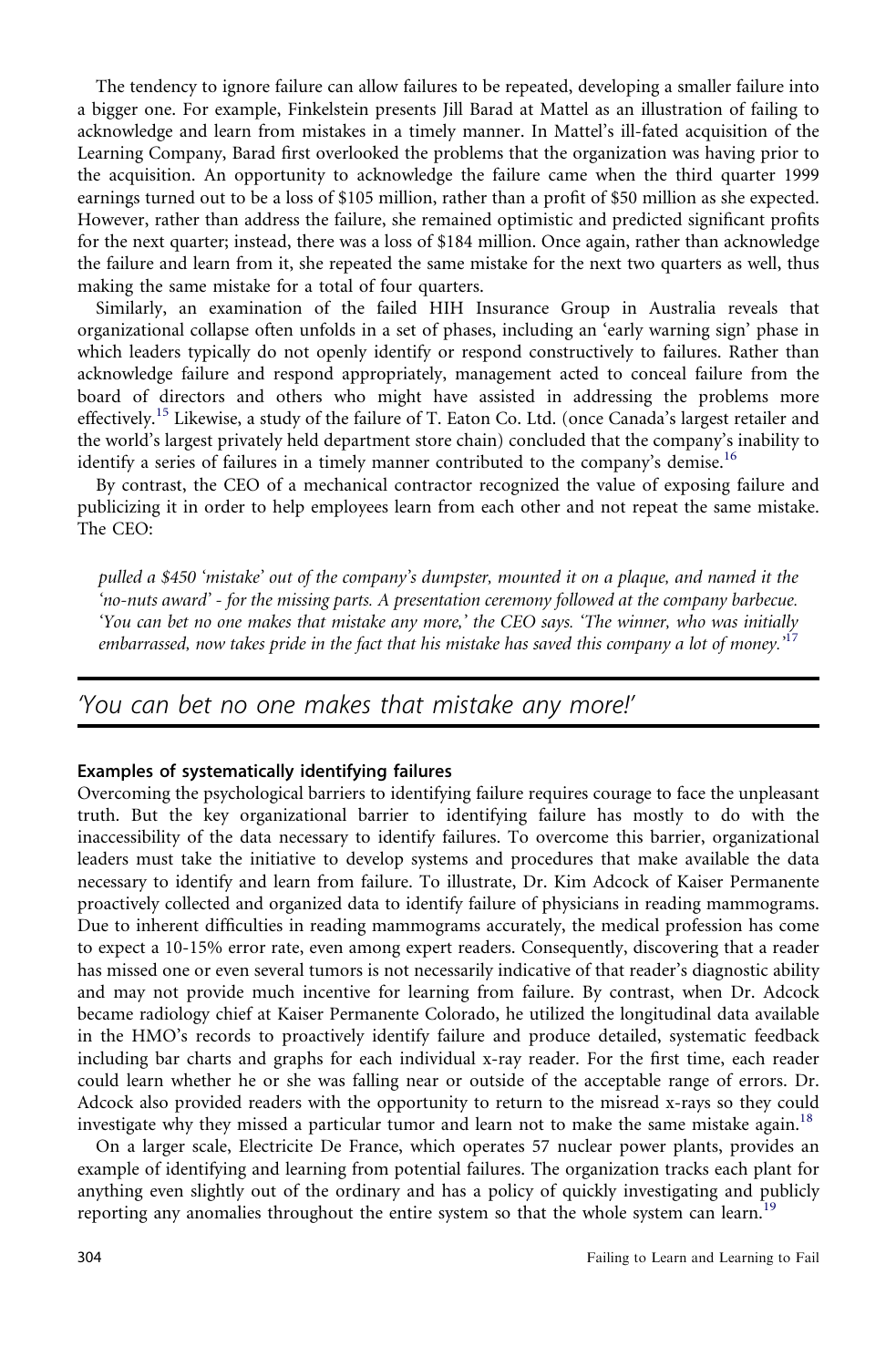Feedback seeking is also an effective way of identifying many types of failures. Feedback from customers, employees and other sources can expose failures, including communication breakdowns as well as failure to meet goals or satisfy customer requirements. Proactively seeking feedback from customers may be necessary in order for manufacturers and service providers to identify and address failures in a timely manner.

For example, only five to ten percent of dissatisfied customers choose to complain following service failure; instead, most simply switch providers. This is one of the reasons service companies fail to learn from failures and therefore lose customers. Service management researchers Tax and Brown cite General Electric and United Parcel Service as two organizations that proactively seek data that will help them identify failures. General Electric (GE) places an 800 number directly on each of its products and encourages customers to inform the company of any problems. GE has an Answer Center that is open twenty-four hours a day, 365 days a year, receiving approximately 3 million customer calls a year. $^{20}$  $^{20}$  $^{20}$ 

United Parcel Service (UPS) provides an example of how to seek feedback from within the company. The company has built in a half hour per week to the schedule of each of its drivers for receiving their feedback and answering questions. These simple techniques exemplify methods of identifying failure in a timely way so that the organizations can learn, respond quickly, and retain customers.

At the same time, these techniques are not easy to implement. Employees, consciously and not, may actively avoid opportunities to expose and learn about their failures. Effective identification of failure entails exposing failures as early as possible, to allow learning in an efficient and cost effective way. This often requires a proactive effort on the part of managers to surface available data on failures and use it in a way that promotes learning.

#### Failing to identify failures

A recent tragic example of the consequences of delayed and minimized identification of failure can be found in the Columbia disaster. As discussed in the Columbia Accident Investigation Board's report, NASA managers spent 16 days downplaying the possibility that foam strikes on the left side of the shuttle represented a serious problem  $-$  a true failure  $-$  and so did not view the events as a trigger for conducting detailed analyses of the situation. Instead the strikes were deemed ordinary events, within the boundaries of past experience, an interpretation that would later seem absurd given the large size of the debris. The shared belief that there was little they could have done contributed to a lack of proactive analysis and exploration of possible remedies. Sadly, post-event analyses have suggested the possibility that fruitful actions could have been taken had the failure been identified and explored early in this window of opportunity.<sup>[21](#page-19-0)</sup>

Because psychological and organizational factors conspire to reduce failure identification, a fundamental reorientation in which individuals and groups are motivated to engage in the emotionally challenging task of seeking out failures is needed. Obviously, organizations that have a habit of 'shooting the messenger' who identifies and reveals a failure will discourage this process.

organizations that have a habit of 'shooting the messenger' will discourage the process of seeking out failures

#### Cultures that promote failure identification

Creating an environment in which people have an incentive-or at least do not have a disincentive—to identify and reveal failures is the job of leadership.<sup>22</sup> For example, the Children's Hospital in Minneapolis developed a 'blameless reporting' system to encourage employees not only to reveal medical errors right away, but also to share additional information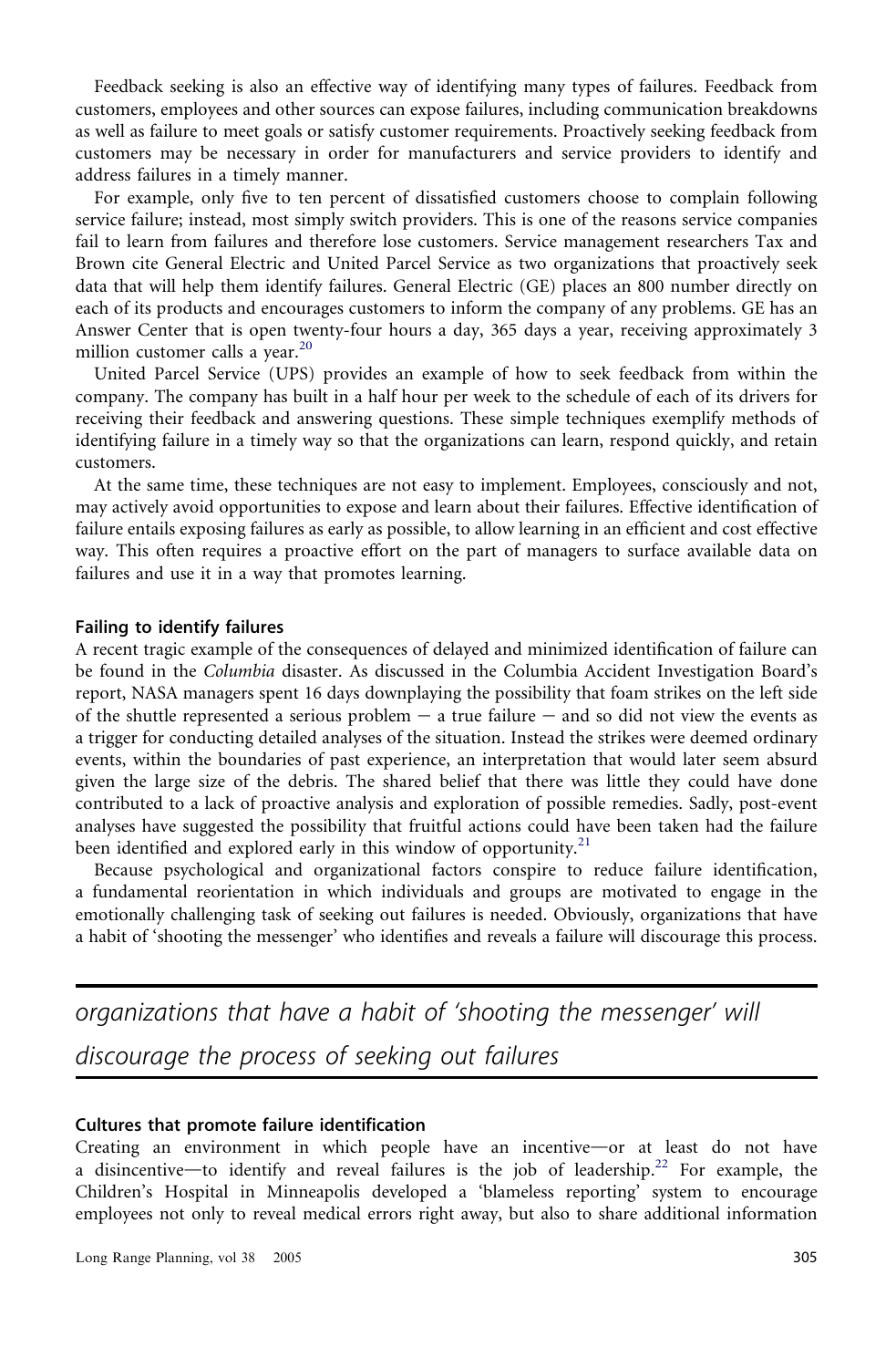that could be used in analyzing causes of the error.<sup>[23](#page-19-0)</sup> Similarly, the US Air Force specifically motivates speaking up early by penalizing pilots for not reporting errors within 24 hours. Errors reported immediately are not penalized; those not reported but discovered later are treated severely.

In sum, pervasive social barriers, psychological and organizational, discourage reporting failure, just as technical barriers such as system complexity and causal ambiguity inhibit recognizing failure

# Analyzing failure

It hardly needs to be said that organizations cannot learn from failures if people do not discuss and analyze them. Yet this remains an important insight. The learning that is potentially available may not be realized unless thoughtful analysis and discussion of failure occurs. For example, for Kaiser's Dr. Adcock, it is not enough just to know that a particular physician is making more than the acceptable number or errors. Unless deeper analysis of the nature of the radiologists' errors is conducted, it is difficult to learn what needs to be corrected. On a larger scale, the US Army is known for conducting After Action Reviews that enable participants to analyze, discuss and learn from both the successes and failures of a variety of military initiatives. Similarly, hospitals use 'Morbidity and Mortality' (M&M) conferences (in which physicians convene to discuss significant mistakes or unexpected deaths) as a forum for identifying, discussing and learning from failures. This analysis can only be effective if people speak up openly about what they know and if others listen, enabling a new understanding of what happened to emerge in the assembled group. Many of these vehicles for analysis only address substantial failures, however, rather than identifying and learning from smaller ones.

An example of effective analysis of failure is found in the meticulous and painstaking analysis that goes into understanding the crash of an airliner. Hundreds of hours may go into gathering and analyzing data to sort out exactly what happened and what can be learned. Compare this kind of analysis to what takes place in most organizations after a failure

As noted above, social systems tend to discourage this kind of analysis. First, individuals experience negative emotions when examining their own failures and this can chip away at selfconfidence and self-esteem. Most people prefer to put past mistakes behind them rather than revisit and unpack them for greater understanding.

Second, conducting an analysis of a failure requires a spirit of inquiry and openness, patience and a tolerance for ambiguity. However, most managers admire and are rewarded for decisiveness, efficiency and action rather than for deep reflection and painstaking analysis.

Third, psychologists have spent decades documenting heuristics and psychological biases and errors that reduce the accuracy of human perception, sense making, estimation, and attribution.<sup>[24](#page-19-0)</sup> These can hinder the human ability to analyze failure effectively.

People tend to be more comfortable attending to evidence that enables them to believe what they want to believe, denying responsibility for failures, and attributing the problem to others or to 'the system'. We would prefer to move on to something more pleasant. Rigorous analysis of failure requires that people, at least temporarily, put aside these tendencies to explore unpleasant truths and take personal responsibility. Evidence of this problem is provided by a study of a large European telecoms company, which revealed that very little learning occurred from a set of large and small failures over a period of twenty years. Instead of realistic and thorough analysis, managers tended to offer ready rationalizations for the failures. Specifically, managers attributed large failures to uncontrollable events outside the organization (e.g., the economy) and to the intervention of outsiders. Small failures were interpreted as flukes, the natural outcomes of experimentation, or as illustrations of the folly of not adhering strictly to the company's core beliefs.<sup>[25](#page-19-0)</sup>

Similarly, we have observed failed consulting relationships in our field research in which the consultants simply blamed the failure on the client, concluding that the client was not really committed to change, or that the client was defensive or difficult. By contrast, a few highly learning-oriented consultants were able to engage in discussion and analysis that involved raising questions about how they themselves contributed to the problem. In these analytic sessions, the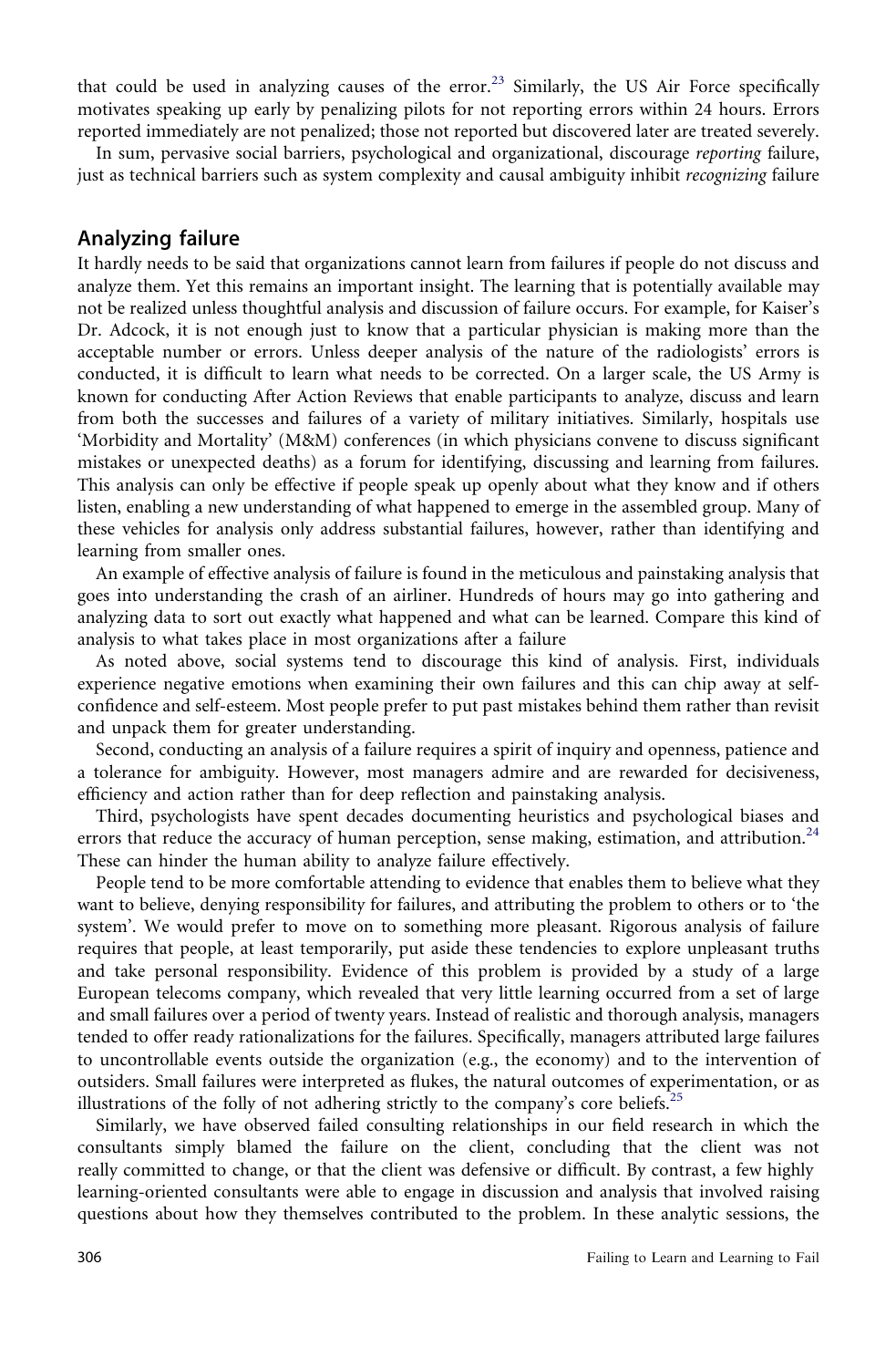consultants raised questions such as 'Are there things I said or did that contributed to the defensiveness of the client?', 'Was my presentation of ideas and arguments clear and persuasive?' or 'Did my analysis fall short in some way that led the client to have legitimate doubts?' Raising such questions increases the chances of the consultants learning something useful from the failed relationship, but requires profound personal curiosity to learn what the answers might be. Blaming the client is much more simple, comfortable and common.<sup>[26](#page-19-0)</sup>

# Raising questions about their contribution to failure increases consultants' learning from failed relationships, but requires profound personal curiosity. Blaming clients is much more comfortable

Recent research in the hospital setting by Ticker and Edmondson shows that health care organizations typically fail to analyze or make changes even when people are well aware of failures. Whether medical errors or simply problems in the work process, few hospital organizations dig deeply enough to understand and capture the potential learning from failures. Processes, resources, and incentives to bring multiple perspectives and multiple minds together to carefully analyze what went wrong and how to prevent the occurrence of similar failures in the future are lacking in most organizations.

Thus formal processes or forums for discussing, analyzing and applying the lessons of failure elsewhere in the organization are needed to ensure that effective analysis and learning from failure occurs. Such groups are most effective when people have technical skills, expertise in analysis, and diverse views, allowing them to brainstorm and explore different interpretations of a failure's causes and consequences. Because this usually involves the potential for conflict that can escalate, people skilled in interpersonal or group process, or expert outside facilitators, can help keep the process productive.

Next, skills for managing a group process of analyzing a failure with a spirit of inquiry and sufficient understanding of the scientific method is an essential input to learning from failure as an organization. Without a structure of rigorous analysis and deep probing, individuals tend to leap prematurely to unfounded conclusions and misunderstand complicated problems. Some understanding of system dynamics, the ability to see patterns, statistical process controls, and group dynamics can be very helpful.<sup>[27](#page-19-0)</sup> To illustrate how this works in real organizations, we review a few case study examples below.

#### Examples of systematically analyzing failure

Edmondson et. al. report how Julie Morath, the Chief Operating Officer at the Minneapolis Children's Hospital, implemented processes and forums for the effective analysis of failures, both large and small. She bolstered her own technical knowledge of how to probe more deeply into the causes of failure in hospitals by attending the Executive Sessions on Medical Errors and Patient Safety at Harvard University, which emphasized that, rather than being the fault of a single individual, medical errors tend to have multiple, systemic causes. In addition, she made structural changes within the organization to create a context in which failure could be identified, analyzed and learned from.

To create a forum for learning from failure, Morath developed a Patient Safety Steering Committee (PSSC). Not only was the PSSC proactive in seeking to identify failures, it ensured that all failures were subject to analysis so that learning could take place. For example, the PSSC determined that 'Focused Event Studies' would be conducted not only after serious medical accidents but even after much smaller scale errors or 'near misses.' These formal studies were forums designed explicitly for the purpose of learning from mistakes by probing deeply into their causes. In addition, cross-functional teams, known as 'Safety Action Teams' spontaneously formed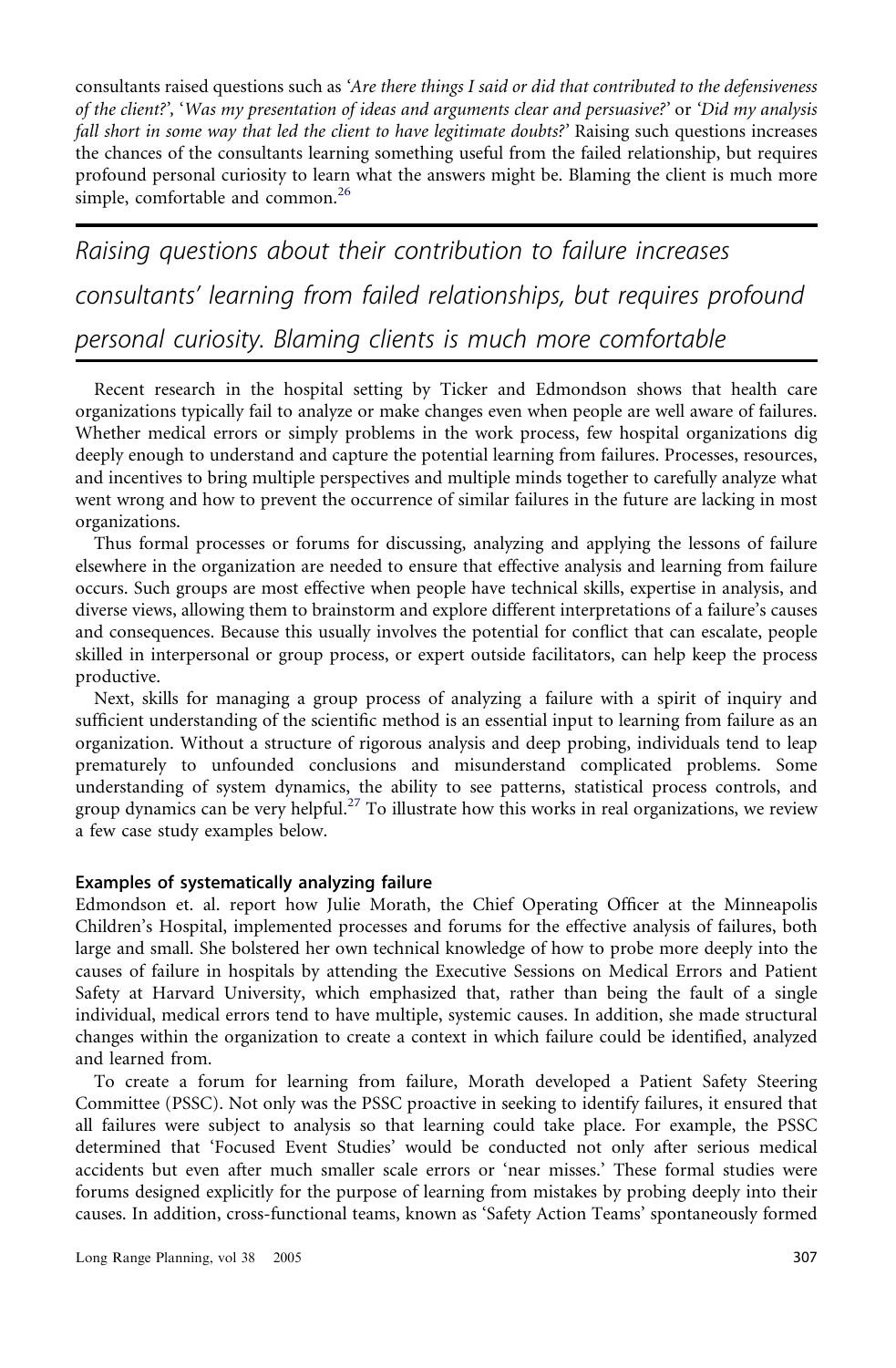in certain clinical areas to understand better how failures occurred, thereby proactively improving medical safety. One clinical group developed something they called a 'Good Catch Log' to record information that might be useful in better understanding and reducing medical errors. Other teams in the hospital quickly followed their example, finding the idea compelling and practical.

In the pharmaceutical industry, about 90 percent of newly developed drugs fail in the experimental stage, and thus drug companies have plenty of opportunities to analyze failure. Firms that are creative in analyzing failure benefit in two ways. First, analyzing a failed drug sometimes reveals that the drug may have a viable alternate use. For example, Pfizer's Viagra was originally designed to be a treatment for angina, a painful heart condition. Similarly, Eli Lilly discovered that a failed contraceptive drug could treat osteoporosis and thus developed their one-billion-dollar-ayear drug, Evista, while Strattera, a failed antidepressant, was discovered to be an effective treatment for hyperactivity/attention deficit disorder.

Second, a deep probing analysis can sometimes save an apparently failed drug for its original purposes, as is seen in the case of Eli Lilly's Alimta. After this experimental chemotherapy drug failed clinical trials, the company was ready to give up. The doctor conducting the failed Alimta trials, however, decided to dig more deeply into the failure—utilizing a mathematician whose job at Lilly was explicitly to investigate failures. Together they discovered that the patients who suffered negative effects from Alimta typically had a deficiency in folic acid. Further investigation demonstrated that simply giving patients folic acid along with Alimta solved the problem, thereby rescuing a drug that the organization was ready to discard.<sup>28</sup>

Failure analysis can reach beyond the company walls to include customers. Systematic analysis of small failures in the form of customer breakdowns was instituted at Xerox using a network-based system called Eureka. By capturing and sharing 30,000 repair tips, Xerox saves an estimated \$100 million a year through service operations efficiencies. The Eureka analysis also provides important information for new product design. $29$ 

#### Analyzing employee and customer defections to capture the lessons

To help build an organization's ability to analyze its own failures, outside sources of technical assistance in analyzing failure can be engaged. For example, Frederick Reichheld at Bain and Company has demonstrated the value of a deep, probing analysis of failure in the areas of customer and employee defections In one instance, the fact that most customers who defected from a particular bank gave 'interest rates' as the reason for switching banks seemed to suggest that their original bank's interest rates were not competitive. However, his additional investigation demonstrated that there were no significant differences in interest rates across the banks. Careful probing through interviews indicated that many customers defected because they were irritated by the fact that they had been aggressively solicited for a bank-provided credit card, and then had their applications turned down. A superficial analysis of customer defection would have led to the conclusion that the bank's interest rates were not competitive. A deeper analysis led to an alternate conclusion: the bank's marketing department needed to do a better job of screening in advance the customers to whom it promoted such cards.

The importance of analysis related to employee turnover at another company, where managers became concerned when they observed high turnover among sales people and conducted an investigation. Many of the employees gave 'working too many hours' as the reason for their defection. Initially, it appeared that the turnover may not have been such a bad thing  $-$  after all who needs employees who are not committed to working hard? However, further data collection revealed that many of the employees who quit were among their most successful salespeople, and had subsequently found jobs that required, on average, 20 percent fewer hours. Once again, deeper probing and analysis yielded a truer understanding of the situtation.<sup>[30](#page-20-0)</sup>

#### Benefits of analyzing failure

In addition to the technical aspects of systematic analysis, discussing failures has important social and organizational benefits. First, discussion provides an opportunity for others who may not have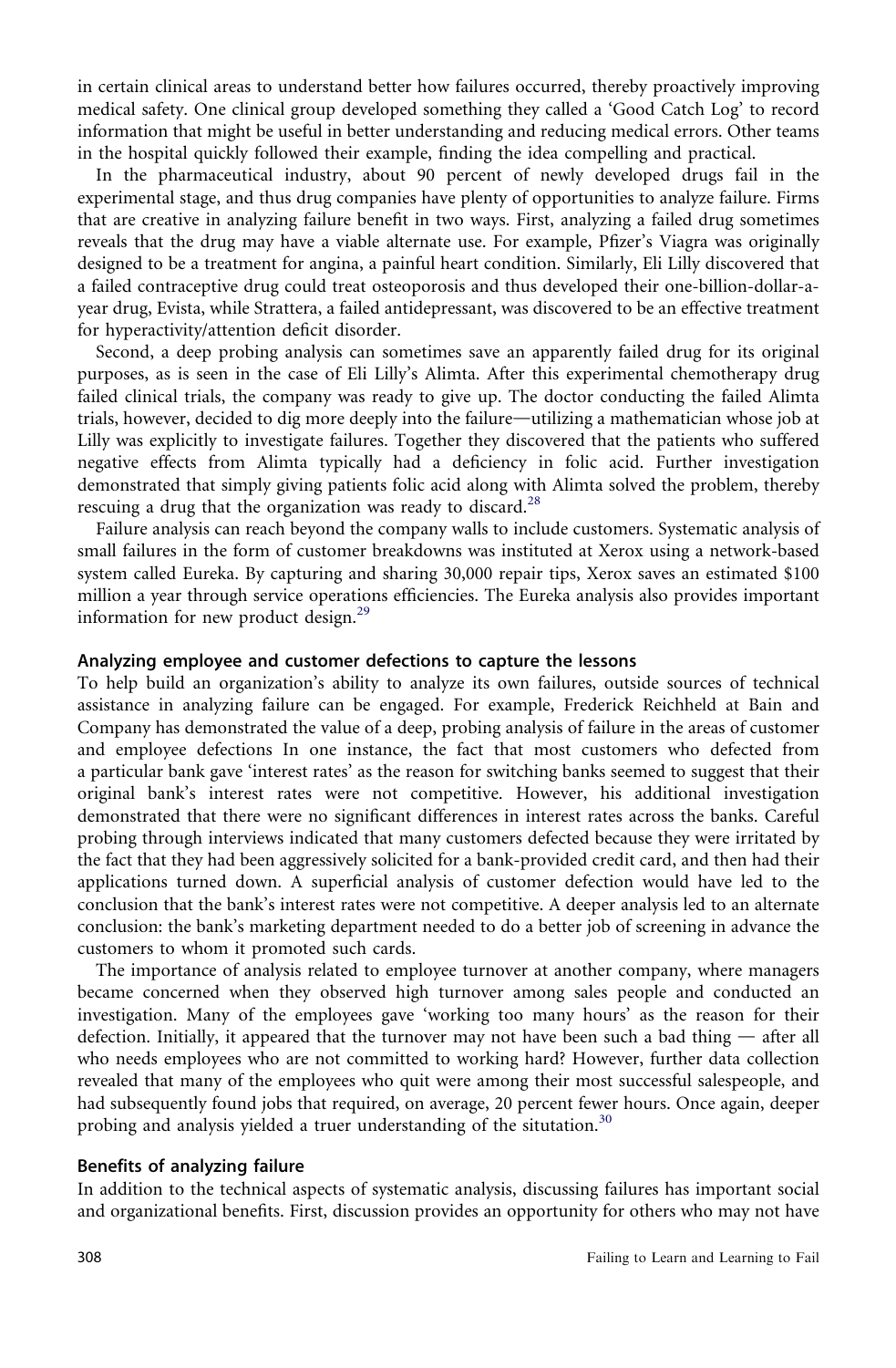been directly involved in the failure to learn from it. Second, others may bring new perspectives and insights that deepen the analysis and help to counteract self-serving biases that may color the perceptions of those most directly involved in the failure. After experiencing failure, people typically attribute too much blame to other people and to forces beyond their control. If this tendency goes unchecked, it reduces an organization's ability to mine the key learning that could come from the experience.

...the value of learning from analyzing and discussing simple mistakes is often overlooked

Lastly, the value of the learning that might result from analyzing and discussing simple mistakes is often overlooked. Many scientific discoveries have resulted from those who were attentive to simple mistakes in the lab. For example, researchers in one of the early German polymer labs occasionally made the mistake of leaving a Bunsen burner lit over the weekend. Upon discovering this mistake on Monday mornings, the chemists simply discarded the overcooked results and went on with their day. Ten years later, a chemist in a polymer lab at DuPont made the same mistake. However, rather than simply discarding the mistake, the Dupont chemist gave the result some analysis and discovered that the fibers had congealed. This discovery was the first step toward the invention of nylon. With similar attention to the minor failure in the German lab, they might have had a decade head start in nylon, potentially dominating the market for years. $31$ 

These first two sections have dealt with inadvertent failures. If a firm can identify and analyse such failures, and then learn from them, it may be able to retrieve some value from what has otherwise been a negative 'result'. But failure need not always be considered from a 'defensive' viewpoint. Our third section describes an 'offensive' approach to learning from failure  $-$  deliberate experimentation. The three activities presented in this article  $-$  identifying failure, analysing failure and deliberate experimentation  $-$  are not intended to be viewed as a sequential three-step process, but rather as (reasonably) independent competencies for learning from failure. They can be sensibly examined alongside each other, since each is easily inhibited by social and technical factors.

#### Deliberate experimentation

The third active process used by organizations to learn from failure is the most provocative. A handful of exceptional organizations not only seek to identify and analyze failures, they actively increase their chances of experiencing failure by experimenting. They recognize failure as a necessary by-product of true experimentation, that is, experiments carried out for the express purpose of learning and innovating. By devoting some portion of their energy to trying new things, to find out what might work and what will not, firms certainly run the risk of increasing the frequency of failure. But they also open up the possibility of generating novel solutions to problems and new ideas for products, services and innovations. In this way, new ideas are put to the test, but in a controlled context.

Experiments are understood to have uncertain outcomes and to be designed for learning. Despite the increased rate of failure that accompanies deliberate experimentation, organizations that experiment effectively are likely to be more innovative, productive and successful than those that do not take such risks.<sup>[32](#page-20-0)</sup> Similarly, other research has confirmed that those research and development teams that experimented frequently performed better than other teams.<sup>33</sup>

Social systems can make deliberate experimentation difficult because most organizations reward success, not failure. Purposefully setting out to experiment  $-$  thus generating and accepting some failures alongside some successes  $-$  although reasonable, is difficult in a general business culture where failures are stigmatized. Conducting experiments also involves acknowledging that the status quo is imperfect and could benefit from change. A psychological bias known as the confirmation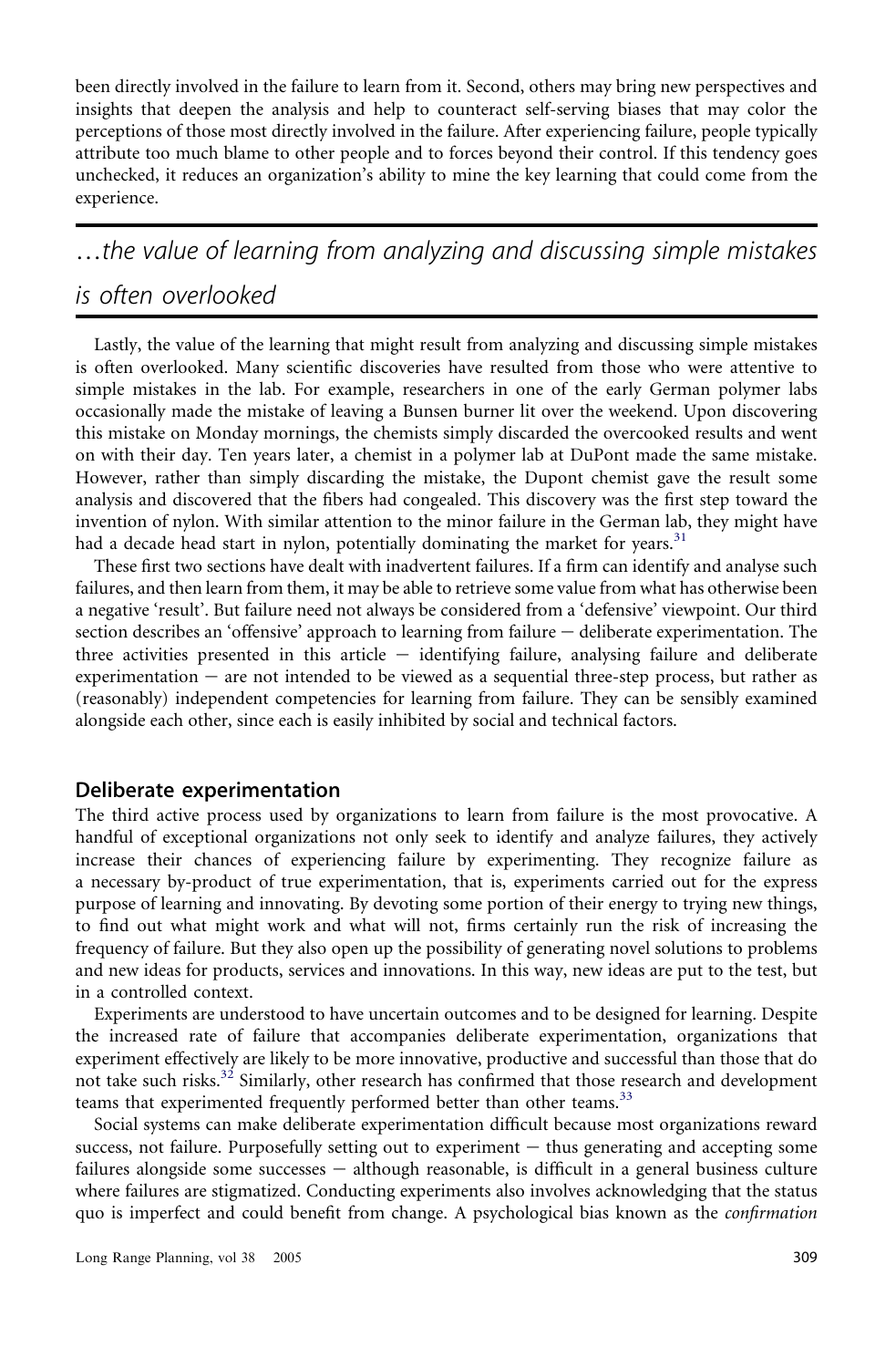trap, meaning that people tend to seek to confirm their views rather than to learn why they might be wrong, makes planning ventures that could produce learning but that might very well fail particularly difficult.<sup>[34](#page-20-0)</sup> Deliberate experimentation requires that people not just assume their views are correct, but actually put their ideas to the test and design (even small very informal) experiments in which their views could be disconfirmed.

#### Examples of effective experimentation

A good example of the ability to overcome these psychological barriers is provided by the influential, award-winning design firm, IDEO. They communicate this perspective with slogans such as 'Fail often in order to succeed sooner' and 'Enlightened trial-and-error succeeds over the planning of the lone genius.<sup>[35](#page-20-0)</sup> These sayings are accompanied by frequent small experiments, and much good humor about the associated failures.<sup>[36](#page-20-0)</sup>

Similarly, PSS/World Medical encourages experimentation in a variety of ways and sometimes even goes so far as to encourage employees to experiment with career moves. PSS/World Medical has a 'soft landing' policy: if an employee tries out a new position, but does not succeed after a good faith effort, the employee can have his or her former job back. This 'soft landing' policy is an implicit recognition that experiments have uncertain outcomes and that people will be more willing to experiment if the organization protects their interests. $37$ 

Technical skills are critical in implementing a deliberate experimentation process. First, because analyzing failure is part of this process, key individuals need skills in analyzing the results of experiments. Second, because rigor is needed to design experiments that will effectively confirm or disconfirm hypotheses to generate useful learning. Under some conditions, this can be extremely challenging. For example, customer satisfaction at a large resort will be affected by many interdependent aspects of the customer's experience. If the resort experiments with different possible innovations to enhance customer satisfaction, how do they determine their impact?

Designing experiments in complex, interdependent systems is challenging even for research experts. In addition to knowledge of experimental design and analysis, people need resources to run experiments in different parts of the organization and to capture the learning.

The 3M Corporation has been unusually successful in providing incentives and policies that encourage deliberate experimentation. The company has earned a reputation for successful product innovation by encouraging deliberate experimentation and by cultivating a culture that is tolerant and even rewarding of failures; failures at 3M are seen as a necessary step in a larger process of developing successful, innovative products. Now legendary stories such as Arthur Fry and the failed super-adhesive that spawned the Post-it industry are spread far and wide, both within and outside the company. Setting goals, such as having 25 percent of a division's revenues come from products introduced within the last five years, means that divisions must continuously experiment to develop new products.

Bank of America provides an interesting example of experimentation in the service setting. Seeking to become more innovative, senior management decided to go ahead with deliberate, intelligent experimentation in the branches  $-$  experiments that would inevitably affect and often be visible to customers. Wishing to become an industry leader in innovation, the bank established a program to develop a process and culture of innovation in two dozen real-life 'laboratories': fully operating banking branches in which new product and service concepts, such as virtual tellers, were being tested by employees (and customers).

Senior executives addressed organizational barriers by funding and developing an 'Innovation & Development Team' to manage this process. A successful program entailed hiring individuals with the technical research skills to address a number of complicated questions, such as: how to gauge success of a concept; how to prioritize which concepts would be tested; how to run several experiments at once; and how to avoid the novelty factor itself from altering the experimental outcome. Successful experiments, determined on the basis of consumer satisfaction or revenue growth, were then recommended for a national rollout.<sup>[38](#page-20-0)</sup>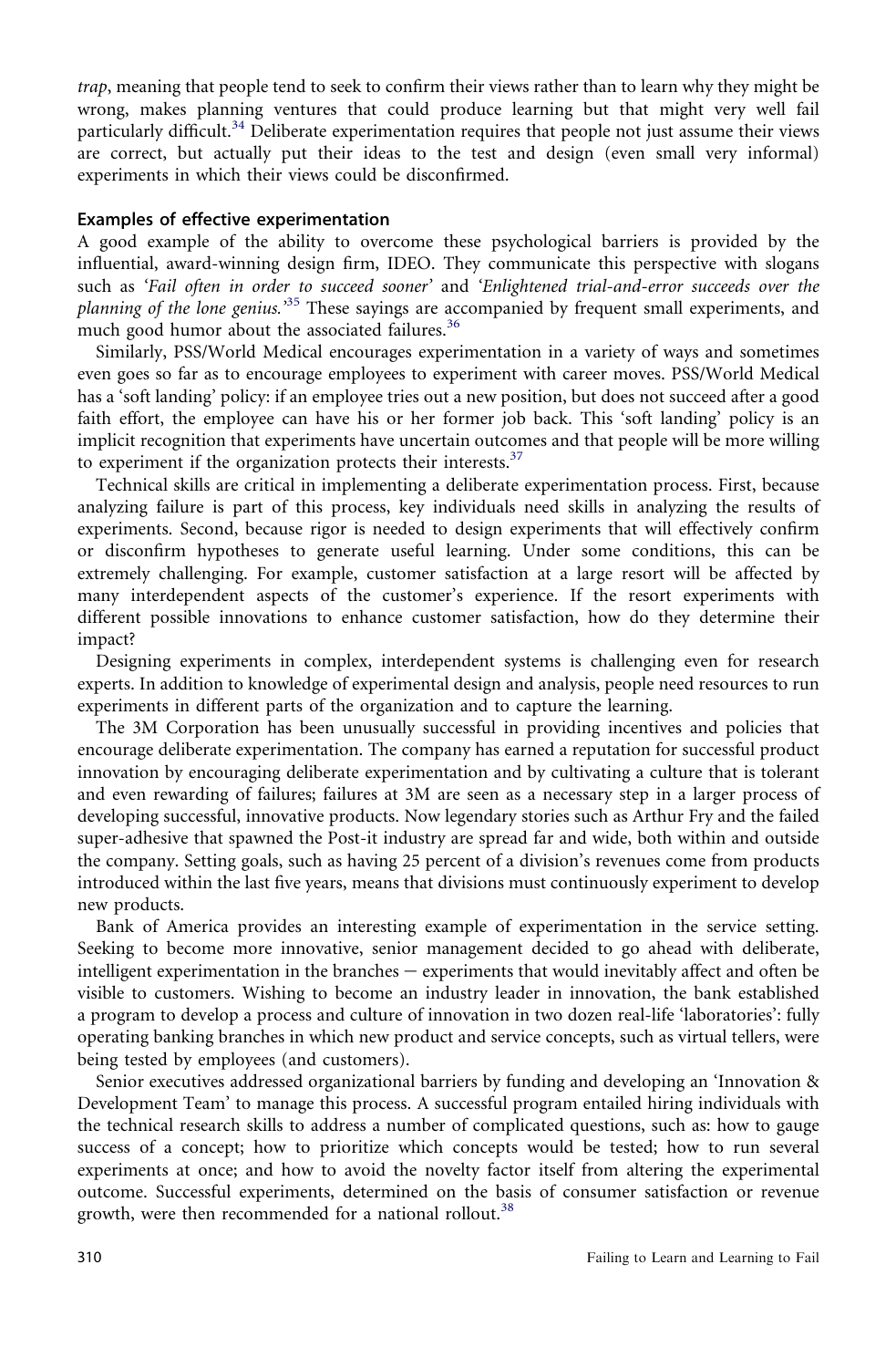Senior management strongly supported experimentation ... they recognized [it] would necessarily produce failures along the way

Senior management strongly supported innovation and experimentation at these branches. For example, they recognized that trying out innovative ideas would necessarily produce failures along the way, so they targeted a failure rate of 30% as one that would indicate sufficient attempts at truly novel ideas were being made. However, employee rewards were primarily based on indices measuring routine performance (such as opening new customer accounts), and their personal compensation often suffered when they spent time experimenting with new ideas, or when their experiments failed. As a result, employees were reluctant to try out radical experiments until management made changes to align reward systems with the organization's espoused value of innovation.

#### Factors promoting deliberate experimentation

Experimental research in social psychology by Lee at al confirms this point, that espoused goals of increasing innovation through experimentation are not as effective when rewards penalize failures as when rewards and values are aligned with the goal of promoting experimentation. As both field and laboratory examples show, although experimentation is an essential activity underlying innovation, it is both technically and socially challenging to implement intelligently. One of the advantages of most forms of experimentation is that failures can take place off-line  $-$  in dry runs, simulations, and other kinds of practice situations in which the failures are not costly. However, even in these situations, interpersonal fears can lead to reluctance to take risks, limiting the effectiveness of the experiments.<sup>[39](#page-20-0)</sup> Moreover, some experiments must take place on-line, in real settings, in which customers interact directly with the failures.

#### Putting failure to work to innovate and improve

Our basic premise is that, although the barriers to a systematic process of learning from failure in organizations are deep-rooted and numerous, by breaking this process down into component activities, organizations can slowly but surely improve their track record of learning from their own failures. While catastrophic failures will always, and rightly, command attention, we suggest that focusing on the learning opportunities of small failures can allow organizations and their managers to minimize the inherently threatening nature of failure to gain experience and momentum in this learning process.

The previous section analyses the technical and social barriers to engaging in learning-fromfailure activities: this section builds the analysis to develop a framework to explore what organisations can do to overcome these barriers.

[Table 1](#page-13-0) summarizes this advice, relating the two types of barriers to the three critical activities for learning from failure to suggest six actionalde recommendations. The upper section lists the technical system barriers to learning activities, and offers recommendations emphasizing training, education, and the judicious use of technical expertise, while the lower section lists the social system barriers, and presents recommendations for building psychological and organizational capabilities for identifying failure, analyzing failure, and experimentation.

#### Recommendations on technical barriers

To overcome technical barriers, we first recommend helping employees to see that identifying failure requires a proactive and skillful search, that human intuition is often insufficient to extract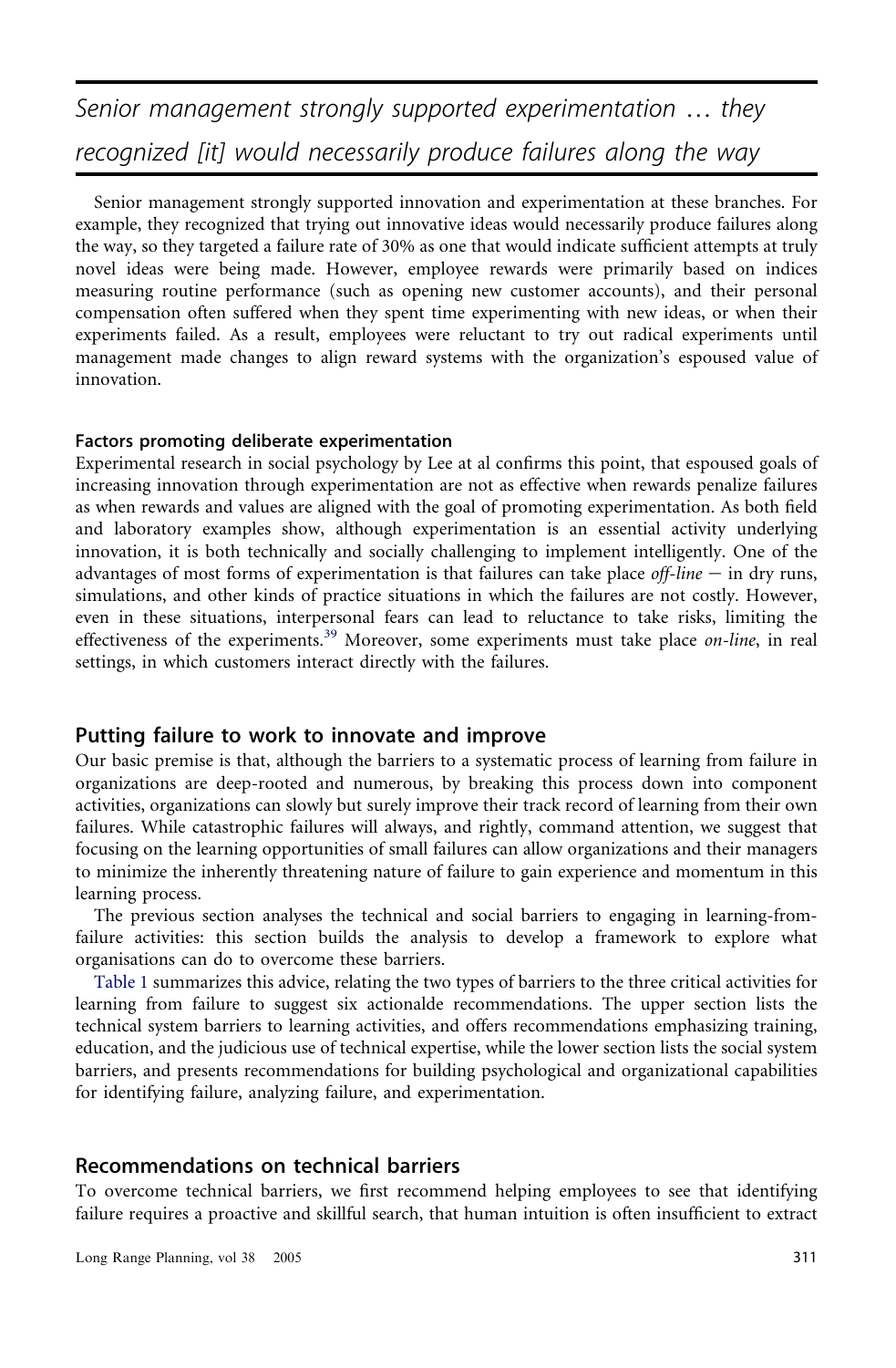<span id="page-13-0"></span>

|                                                        | <b>Identifying failures</b>                                                                                                                                                                                                                                  | Analyzing failures                                                                                                                                                                                    | Experimentation                                                                                                                                                                                                                                                                                                                 |
|--------------------------------------------------------|--------------------------------------------------------------------------------------------------------------------------------------------------------------------------------------------------------------------------------------------------------------|-------------------------------------------------------------------------------------------------------------------------------------------------------------------------------------------------------|---------------------------------------------------------------------------------------------------------------------------------------------------------------------------------------------------------------------------------------------------------------------------------------------------------------------------------|
| <b>Barriers</b><br>embedded in<br>Technical<br>Systems | Complex systems make<br>many small failures<br>ambiguous.                                                                                                                                                                                                    | A lack of skills and<br>techniques to extract<br>lessons from failures.                                                                                                                               | Lack of knowledge<br>of experimental design.                                                                                                                                                                                                                                                                                    |
|                                                        | Recommendations R1: Build information<br>systems to capture and<br>organize data,<br>enabling detection of<br>anomalies, and ensure<br><i>availability of systems</i><br>analysis expertise.                                                                 | R2: Structure After Action<br>Reviews or other formal<br>sessions that follow specific<br>guidelines for effective analysis<br>of failures, and ensure<br>availability of data<br>analysis expertise. | R3: Identify key individuals<br>for training in experimental<br>design; use as internal<br>consultants to advise pilot<br>projects and other line<br>(operational) experiments.                                                                                                                                                 |
| <b>Barriers</b><br>embedded in<br>Social Systems       | Threats to self-esteem inhibit<br>recognition of one's own<br>failures, and corporate cultures<br>that 'shoot the messenger'<br>limit reporting of failures.                                                                                                 | Ineffective group process<br>limits effectiveness of<br>failure analysis<br>discussions.<br>Individuals lack efficacy<br>for handling 'hot' issues.                                                   | Organizations may penalize<br>failed experiments inhibiting<br>willingness to incur failure<br>for the sake of learning.                                                                                                                                                                                                        |
|                                                        | Recommendations R4: Reinforce psychological<br>safety through organizational<br>policies such as blameless<br>reporting systems,<br>through training first<br>line managers<br>in coaching skills, and by<br>publicizing failures as a<br>means of learning. | R5: Ensure availability of<br>experts in group dialogue<br>and collaborative learning,<br>and invest in development<br>of competencies of other<br>employees in these skills.                         | R6: Pick key areas of operations<br>in which to conduct an<br>experiment, and publicize<br>results, positive and negative,<br>widely within the company<br>(Bank of America example).<br>Set target failure rate for<br>experiments in service of<br>innovation and make sure<br>reward systems do not<br>contradict this goal. |

Key Processes in Organizational Learning From Failure

the key learning from failure, and that intelligent experimental design is a critical tool for innovation and learning. With this basic understanding, employees are better able to recognize when they either need to receive more specialized training themselves or to engage the assistance of someone else who has benefited from such training.

#### Recommendation 1: Overcoming technical barriers to identifying failure

Organizations are complex systems, often making small (and sometimes even large) failures difficult to detect. Failures, as noted above, are deviations from the expected and desired; if a system has many complex parts and interactions, such deviations can be ambiguous. The Columbia shuttle's initial failure exemplifies this phenomenon; it was not clear to those involved until much later that the foam strike should indeed be identified as a failure.

The Columbia example also highlights the erroneous level of confidence people have in their initial interpretations that nothing is really wrong. Enhancing an individual's ability to identify (especially small) failures requires training. For example, training in statistical process control (SPC) is useful for identifying failure on an assembly line. Without SPC, people are at a disadvantage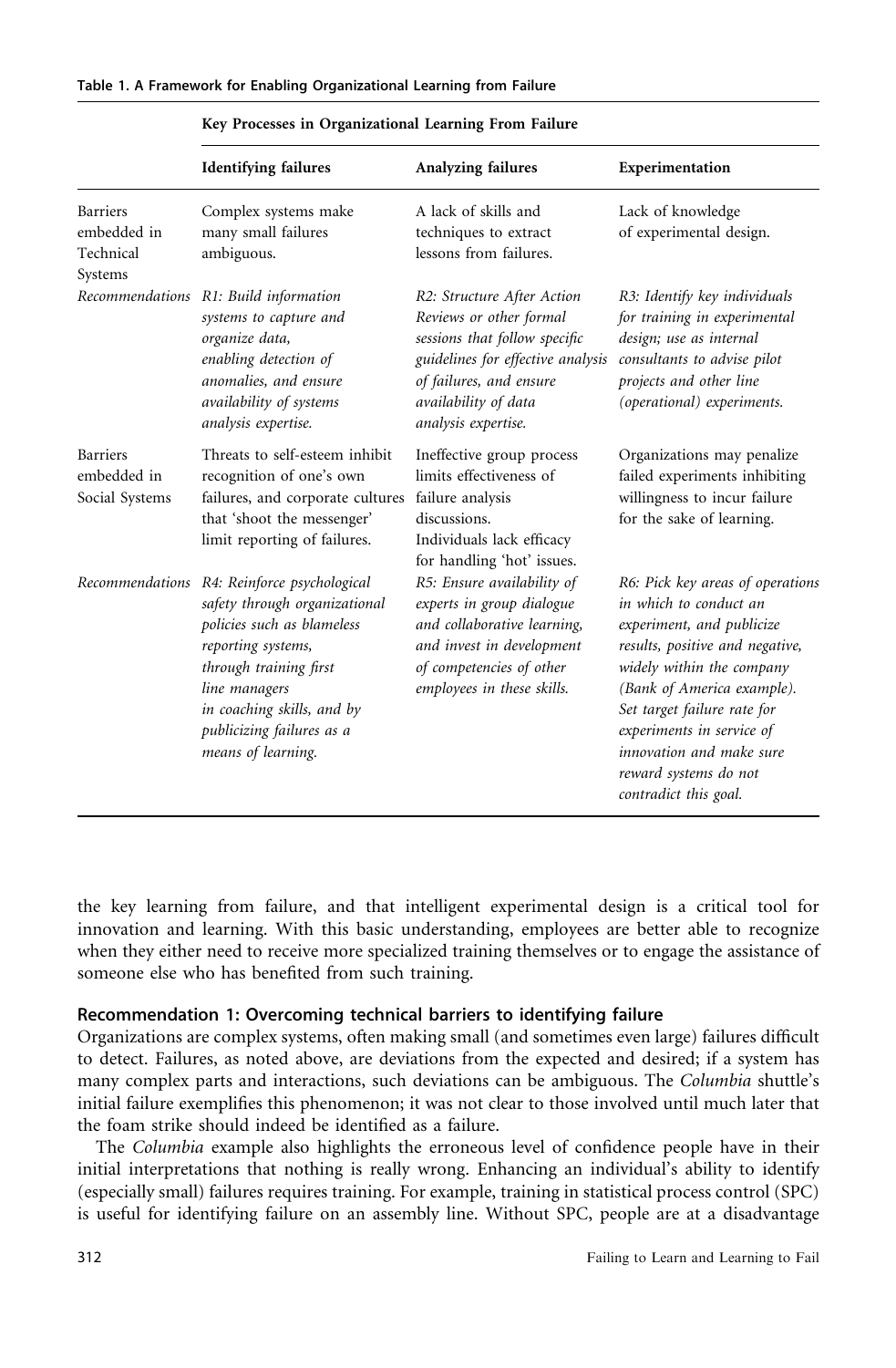in discovering whether variation indicates that something is really wrong  $-$  a signal  $-$  or whether it is just natural 'noise' in a process that is under control. Similarly, employees in complicated and interdependent organizations will benefit from training in systems thinking and scientific analysis. This enhances their ability to identify failure and pinpoint its source  $-$  and especially to realize the critical role of small failures in creating large consequences in complex systems.

Some failures can only be discerned when sufficient data are compiled and reviewed, such as we saw in the Kaiser Mammogram example, in which higher-than-average error rates for an individual physician constituted a failure, although single errors were not be considered evidence of failure. Thus failure identification may be enabled by effective information systems that facilitate collection and analysis of otherwise dispersed experiences. Recall also that Electricite De France developed a system to detect anomalies and feed the information back to operators. Likewise, GE's 800 number and its prominent placement on products create the opportunity for data to be generated by consumers and collected by GE, and reviewed when there are sufficient for meaningful analysis.

#### Recommendation 2: Overcoming technical barriers to analyzing failure

Most people tend not to recognize that they lack complete information or that their analysis is not rigorous, and thus leap quickly to questionable conclusions while remaining confident that they are correct. The tendency inhibits the extraction of the right lessons from failure. Figuring out which aspects of a situation were contributing factors to something that did not go as expected is a complex undertaking. For this reason, organizations need individuals with skills and techniques for systematic analysis of complex organizational data. At the Minneapolis Children's Hospital, the patient safety effort included considerable care to ensure appropriate technical skills were in place to gain the most appropriate lessons from each mishap  $-$  whether large or small.

Overcoming technical barriers does not require each and every employee to have the required technical skills. The judicious use of a few well-placed technical experts and systems thinkers may be enough to trigger more reliable identification of failure. At Children's Hospital, safety experts were brought in to help the hospital identify latent failures and a skilled facilitator ran every meeting convened to analyze a given failure. Again, the mathematician that Eli Lilly hired to help understand failures provides another example of how technical expertise can be built into the organizational structure.

In contrast, following the Columbia launch, a simulation program designed by Boeing was used to analyze the potential threat of the foam strikes on the mission. However, the technology had several shortcomings for the task. The tool had not been calibrated for foam pieces greater than three cubic inches in size - but the foam piece that struck the Columbia was 400 times bigger! Further, the computer model simulated damage to a particular kind of tile  $-$  which was not the type of tile on the area struck on the leading edge of the Shuttle's wing. Had the right technical experts, with the right tool, been able to work on the analysis, the outcome of Columbia's final flight might have been different.<sup>[40](#page-20-0)</sup>

#### Recommendation 3: Overcoming technical barriers to effective experimentation

To produce valuable learning, experiments must be designed effectively. However even PhD laboratory researchers with years of experience can struggle to get an experimental design just right. In addition, most organizational settings have only limited ability to isolate variables and reduce 'noise', which makes designing experiments for organizational learning challenging. At its most basic, designing experiments for learning requires careful thought as to what kinds of data will be collected and how results of the experiment will be assessed. For example, Bank of America examined financial and customer satisfaction metrics at its experimental bank branches. The key is to consider possible outcomes in advance and know how they might be interpreted.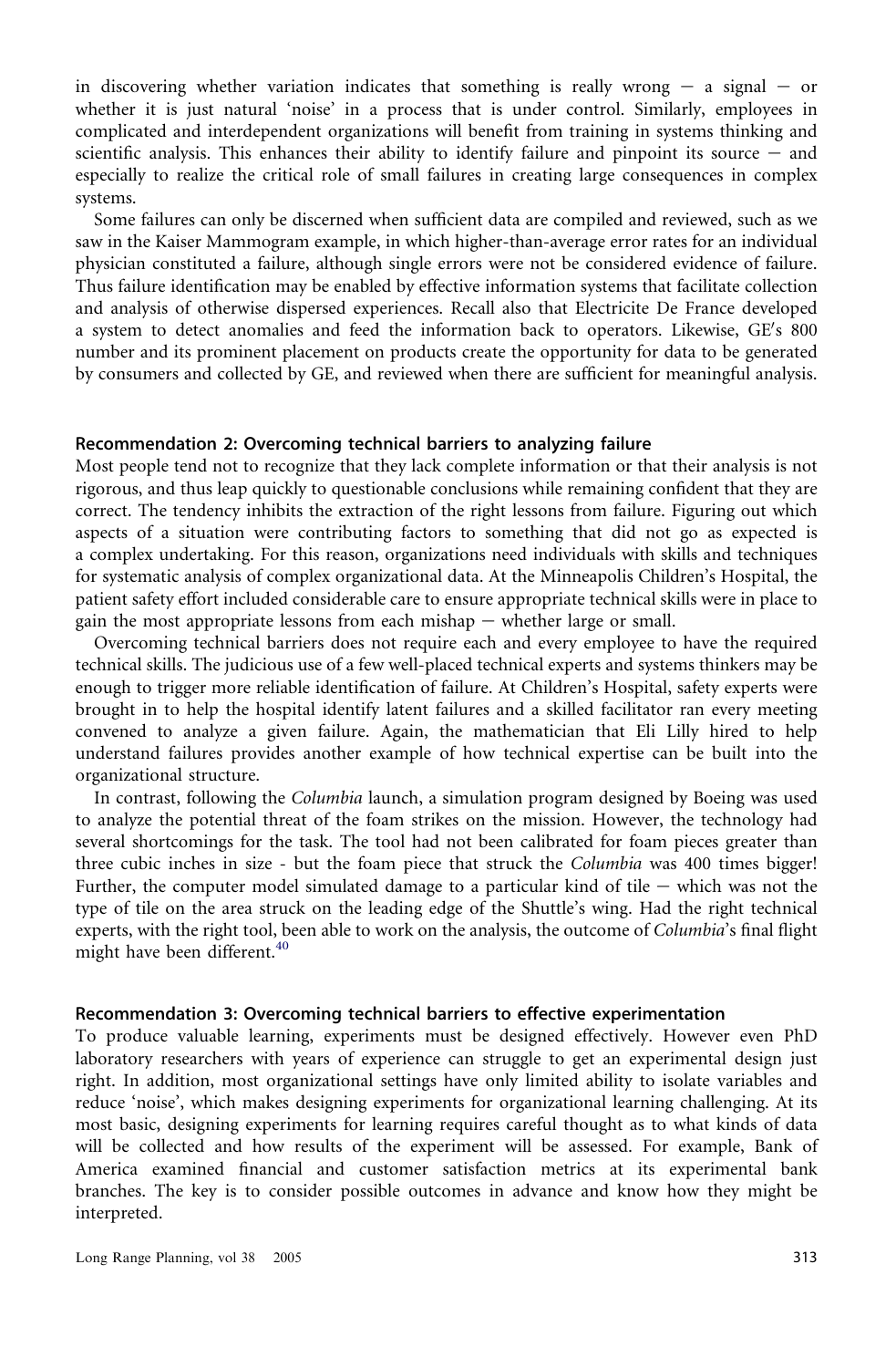# To produce valuable learning, experiments must be designed effectively. The key is to consider in advance how all possible outcomes might be interpreted

Again, it is not necessary to make all employees experts in experimental methodology; it is more important to know when help is needed from (internal or external) experts with sophisticated skills. Organizations can overcome this barrier by hiring and supporting a few well placed experts and making their availability known to others. Thus, Bank of America handled this problem smartly by developing the Innovation and Development Team and staffing it with experts who understood the vulnerabilities associated with conducting research experiments in a real-world setting and how to work around them.

# Recommendations on social barriers

In addition to implementing the above recommendations to manage technical barriers, managers must also deal with barriers due to social systems that are more subtle, pervasive, and difficult to address. Even without explicit incentives against failure, many organizations have norms and practices that are unfriendly to experimentation as well as to identifying, analyzing and learning from failure. The next three recommendations tackle these issues directly.

### Recommendation 4: Overcoming social barriers to identifying failure

To promote timely identification of failure, organizations must avoid 'shooting the messenger' and instead put in place constructive incentives for speaking up. People must feel able to talk about the failures of which they are aware, whether they are clear or ambiguous. To do this, leaders need to cultivate an atmosphere of psychological safety to mitigate risks to self-esteem and others' impressions. Developing psychological safety begins with the leader modeling the desired behaviors, visibly demonstrating how they wish subordinates and peers to behave.

Leader modeling serves two significant purposes. First, to communicate expected and appropriate behavior, it is important for leaders to 'walk the talk.' Second, leader modeling can help subordinates learn how to enact these processes. Because these behaviors may be unfamiliar in many organizations, having a model to observe can be very helpful in facilitating subordinate learning. Leaders can model effectively by generating new ideas, disclosing and analyzing failure, inviting constructive criticism and alternative explanations, and capturing and then utilizing learning. $41$ 

Finally, psychological safety cannot be implemented by top down command. Instead, it is created work group by work group through attitudes and activities of local managers, supervisors and peers. As the second author has found in previous research, the development of managerial coaching skills is one way to help build this type of learning environment. In addition, organizational policies can either support or undermine the development of psychological safety. For example, an organization-wide 'blameless' system for reporting errors, as used by Children's Hospital in Minneapolis, sends a cultural signal that it is truly safe to identify and reveal failures.

Perhaps one of the most difficult aspects of analyzing failure pertains to interpersonal dynamics, the focus of our next recommendation.

### Recommendation 5: Overcoming social barriers to analyzing failure

Developing an environment in which people feel safe enough to identify failure and speak up is necessary to help ensure identification of failure, but insufficient to produce learning from failure. Effective analysis of failure requires both time and space for analysis and skill in managing the conflicting perspectives that may emerge. Some organizations provide for such time and space:, the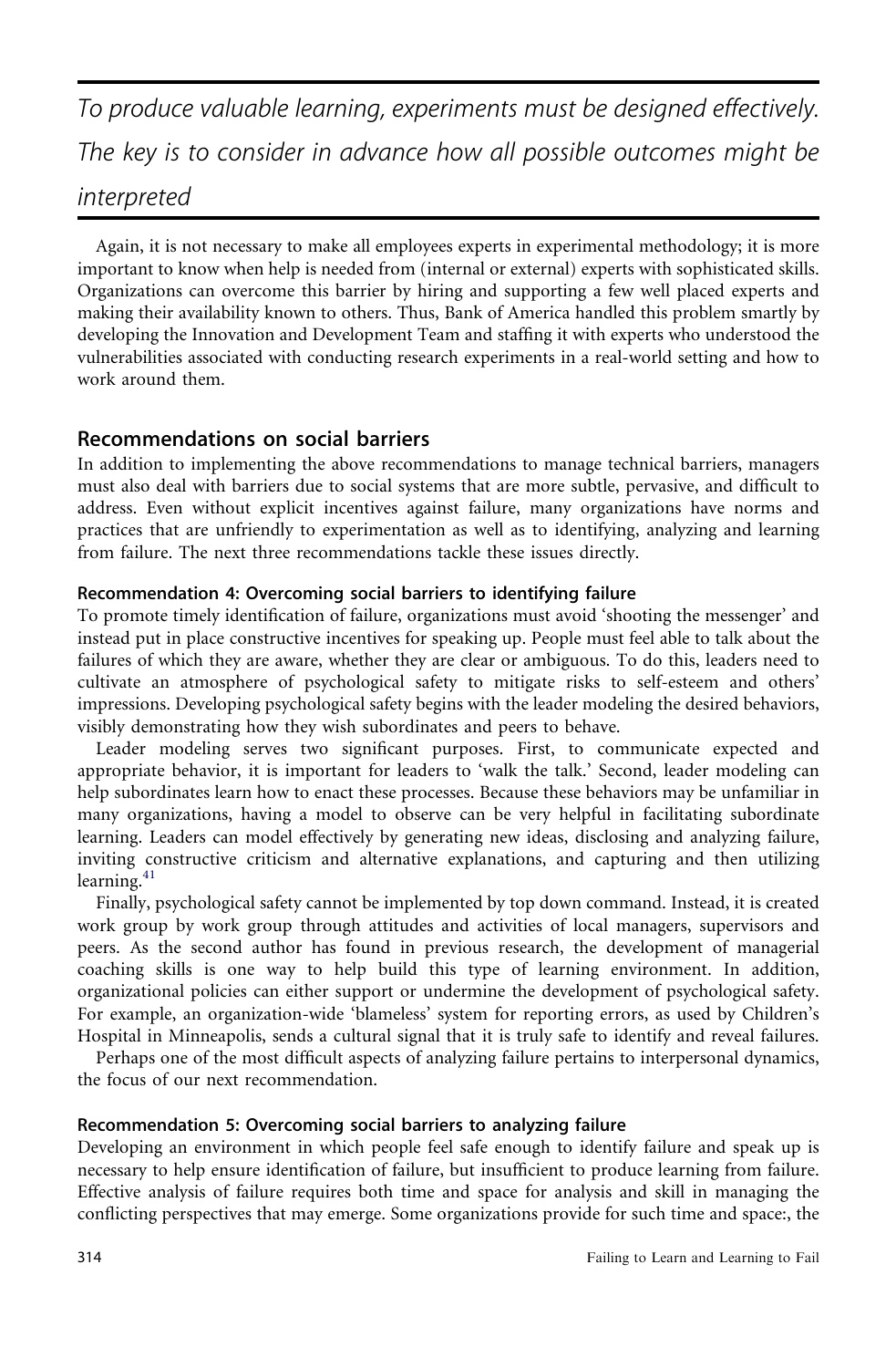military use 'After Action Reviews' and hospitals 'Mortality and Morbidity' conferences to analyze failures.

In addition to putting such structures in place, leaders need to involve people with diverse perspectives and skills in order to generate deeper learning. While their introduction may produce inevitable by-products of tension and conflicts, their experience can help keep the dialogue learning-oriented. Decades of research by organizational learning pioneer Chris Argyris have demonstrated that people in disagreement rarely ask each other the kind of sincere questions that are necessary for them to learn from each other. People often try to force their views on the other party, rather than seeking to educate them by explaining the underlying reasoning behind their views.<sup>[42](#page-20-0)</sup>

# people in disagreement rarely ask each other the kind of sincere questions necessary for them to learn from each other

For example, during the teleconference the night before the space shuttle Challenger was launched, engineers and administrators both proved incapable of having the kind of discussion which could lead to each side understanding the other's concerns. Rather than try to explain what they saw in their (incomplete) data to educate the administrators and fill in the gaps in their understanding, the engineers made abstract statements such as 'It is away from goodness to make any other recommendation' and 'It's clear, it's absolutely clear.' In turn, the administrators did not communicate their own concerns and questions thoughtfully, but instead contributed to an increasingly polarized discussion in which the engineers' competencies were impugned. Eventually, the individuals with the most power  $-$  NASA senior managers  $-$  made the decision.<sup>[43](#page-20-0)</sup>

Thus, we recommend either developing or hiring skilled facilitators who can ensure that learning-oriented discussions take place when analyzing organizational failures. Managers can be trained to test assumptions, inquire into others' views, and present their own views (no matter how correct or thorough they may seem to them) as incomplete  $-$  or partial  $-$  accounts of reality. These interpersonal skills can be learned, albeit slowly and with considerable effort, as action research has demonstrated.<sup>44</sup> When managers have such skills, they are able to both model this behavior and provide active coaching to others to help them be more effective in generating learning from the heated discussions often produced when failures are analyzed. Finally, even though a little training may not produce instant skill, it can remind managers of the need to engage in discussions they might otherwise avoid, as well as giving them some additional confidence.

#### Recommendation 6: Overcoming social barriers to experimentation

As Lee et al note, when incentives are inconsistent with espoused values that advocate learning from failure, true experimentation will be rare. Executives thus need to align incentives and offer resources to promote and facilitate effective experimentation. Organizational policies such as 3M's directive that 25 percent of a division's revenues come from products developed in the last five years, and Bank of America's setting the expected level for failed experiments at 30 percent can go a long way in sending the signal that the organization values creative experimentation. Promoting individuals who have invested significant time experimenting with new ideas sends a similar message.

In addition, leading by example is crucial. Managers who experiment intelligently themselves, and who publicize both failures and successes, demonstrate the value of these activities and help others see that the ideal of learning from failure in their organization is more than talk. As an example, Burton reports how Eli Lilly's chief science officer introduced 'failure parties' to honor intelligent, high-quality scientific experiments that nonetheless failed to achieve the desired results. In addition, coaching and clear direction may be useful in helping subordinates understand what types of experiments should be designed. Finally, to develop the ability to manage all these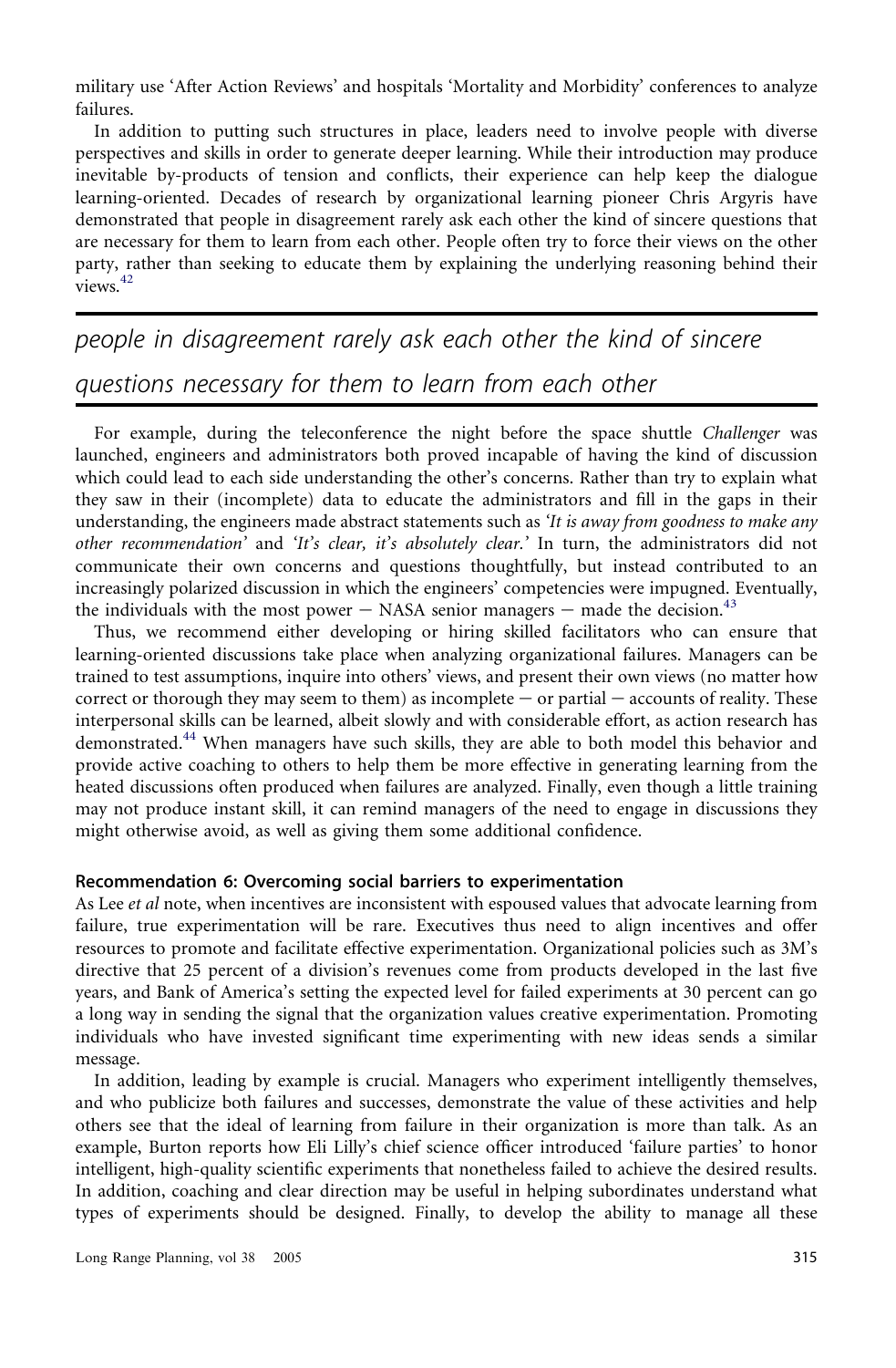processes, managers may need to work on their own psychological and emotional capabilities to enable them to shift how they think about failure.

The above activities can help organizations to identify problems and opportunities and to learn and innovate. But employees who engage in learning behaviors must work to ensure that their bosses, and other parts of the organization, understand and endorse the 'intelligent failure' concept. Further, implementing these recommendations requires time, resources and patience, so engaging in learning activities while maintaining current operations will require building in some level of slack. In sum, managers setting out on this course must be realistic in their expectations for learning from failure.

# Reframing failure

These above recommendations are best implemented as an integrated set of practices accompanied by an encompassing shift in managerial mindset. Table 2 summarizes this shift.

First, failure must be viewed not as a problematic aberration that should never occur, but rather as an inevitable aspect of operating in a complex and changing world. This is of course not to say leaders should encourage people to make mistakes, but rather to acknowledge that failures are inevitable, and hence the best thing to do is to learn as much as possible  $-$  especially from small ones - so as to make larger ones less likely. Beliefs about effective performance should reflect this. This implies holding people accountable, not for avoiding failure, but for failing intelligently, and for how much they learn from their failures.

Of course, whether a failure turns out to be intelligent or not is sometimes not easy to know at the outset of an experiment. To provide managers with some guidelines, organizational scholar Sim Sitkin identifies five characteristics of intelligent failures: (1) They result from thoughtfully planned actions, (2) have uncertain outcomes, (3) are of modest scale, (4) are executed and responded to with alacrity, and  $(5)$  take place in domains that are familiar enough to permit effective learning.<sup>[45](#page-20-0)</sup> Managers would also be smart to consider their organization's current issues related to risk management as they develop experiments. By considering these criteria in advance, and by analyzing and learning from previous experiments, managers are able to increase the chances that their failures will be intelligent.

Examples of unintelligent failure include making the same mistake over and over again, failing due to carelessness, or conducting a poorly designed experiment that will not produce helpful learning. In addition, managers need to create an environment in which they and their employees

|                                                            | <b>Traditional Frame</b>                    | Learning-oriented reframe                                                                                                   |
|------------------------------------------------------------|---------------------------------------------|-----------------------------------------------------------------------------------------------------------------------------|
| Expectations about failure                                 | Failure is not acceptable                   | Failure is a natural byproduct of a healthy<br>process of experimentation and learning                                      |
| Beliefs about effective<br>performance                     | Involves avoiding failure                   | Involves learning from <i>intelligent</i> failure and<br>communicating the lessons broadly in the<br>organization           |
| Psychological and<br>interpersonal responses<br>to failure | Self-protective                             | Curiosity, humor, and a belief that being<br>the first to capture learning creates personal<br>and organizational advantage |
| Approach to leading                                        | Manage day-to-day<br>operations efficiently | Recognizing the need for spare organizational<br>capacity to learn, grow and adapt for the future                           |
| Managerial focus                                           | Control costs                               | Promote investment in future success                                                                                        |

Table 2. Reframing the Traditional Managerial Mindset for Learning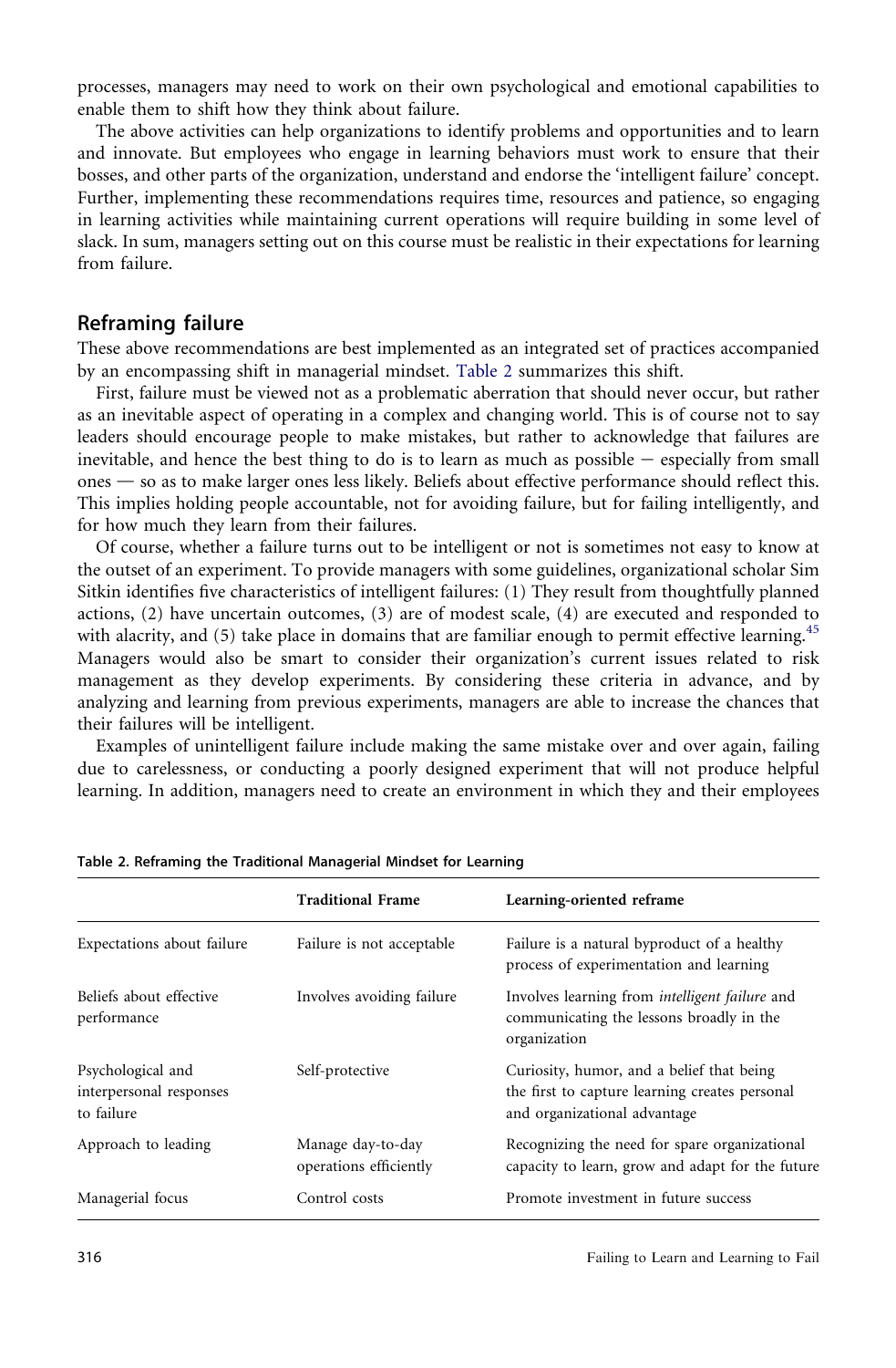<span id="page-18-0"></span>are open to putting aside their self-protective defenses and responding instead with curiosity and a desire to learn from failure.

Finally, learning to fail intelligently requires leaders to adopt a long-term perspective. Too many managers take a short-term view that focuses primarily on the efficient control of day-to-day operations and on managing costs. By contrast, enhancing an organization's learning ability requires a perspective that focuses on building its long-term capacity to learn, grow, and adapt for the future.

# Conclusion

This article starts from the observation that few organizations make effective use of failures for learning due to formidable and deep-rooted barriers. In particular, small failures can be valuable sources of learning, presenting 'early warning signs'. However, they are often ignored, and thus their valuable lessons for preventing serious harm are missed. We show that properties of technical systems combine with properties of social systems in most organizations to make failures' lessons especially difficult to glean. At the same time, we highlight noteworthy exceptions  $-$  organizations that have done a superb job of making failures visible, analyzing them systematically, or even deliberately encouraging intelligent failures as part of thoughtful experimentation.

Organizational learning from failure is thus not impossible but rather is counter-normative and often counter-intuitive. We suggest that making this process more common requires breaking it down into essential activities  $-$  identifying failure, analyzing failure, and experimenting  $-$  in which individuals and groups can engage. By reviewing examples from a variety of organizations and industries where failures are being mined and put to good use through these activities, we seek to demystify the potentially abstract ideal of learning from failure. We offer six actionable recommendations, and argue that these recommendations are best implemented by reframing managerial thinking, rather than by treating them as a checklist of separate actions.

In conclusion, leaders can draw on this conceptual foundation as they seize opportunities, craft skills, and build routines, structures, and incentives to help their organizations enact these learning processes. At the same time, we do not underestimate the challenge of tackling the psychological and interpersonal barriers to this organizational learning process. As human beings, we are socialized to distance ourselves from failures. Reframing failure from something associated with shame and weakness to something associated with risk, uncertainty and improvement is a critical first step on the learning journey.

Reframing failure to being associated with risk and improvement is a critical first step on the learning journey

# Acknowledgements

We acknowledge the financial support of the Division of Research at Harvard Business School for the research that gave rise to these ideas. We would also like to thank the LRP editor, as well as the Special Issue editors and the anonymous reviewers for very helpful feedback.

# References

- 1. M. Cannon and A. C. Edmondson, Confronting failure: Antecedents and consequences of shared beliefs about failure in organizational work groups, Journal of Organizational Behavior  $22$ , 161-177 (2001).
- 2. D. Vaughan, The Challenger Launch Decision: Risky Technology, Culture, and Deviance at NASA, University of Chicago Press, Chicago, IL (1996).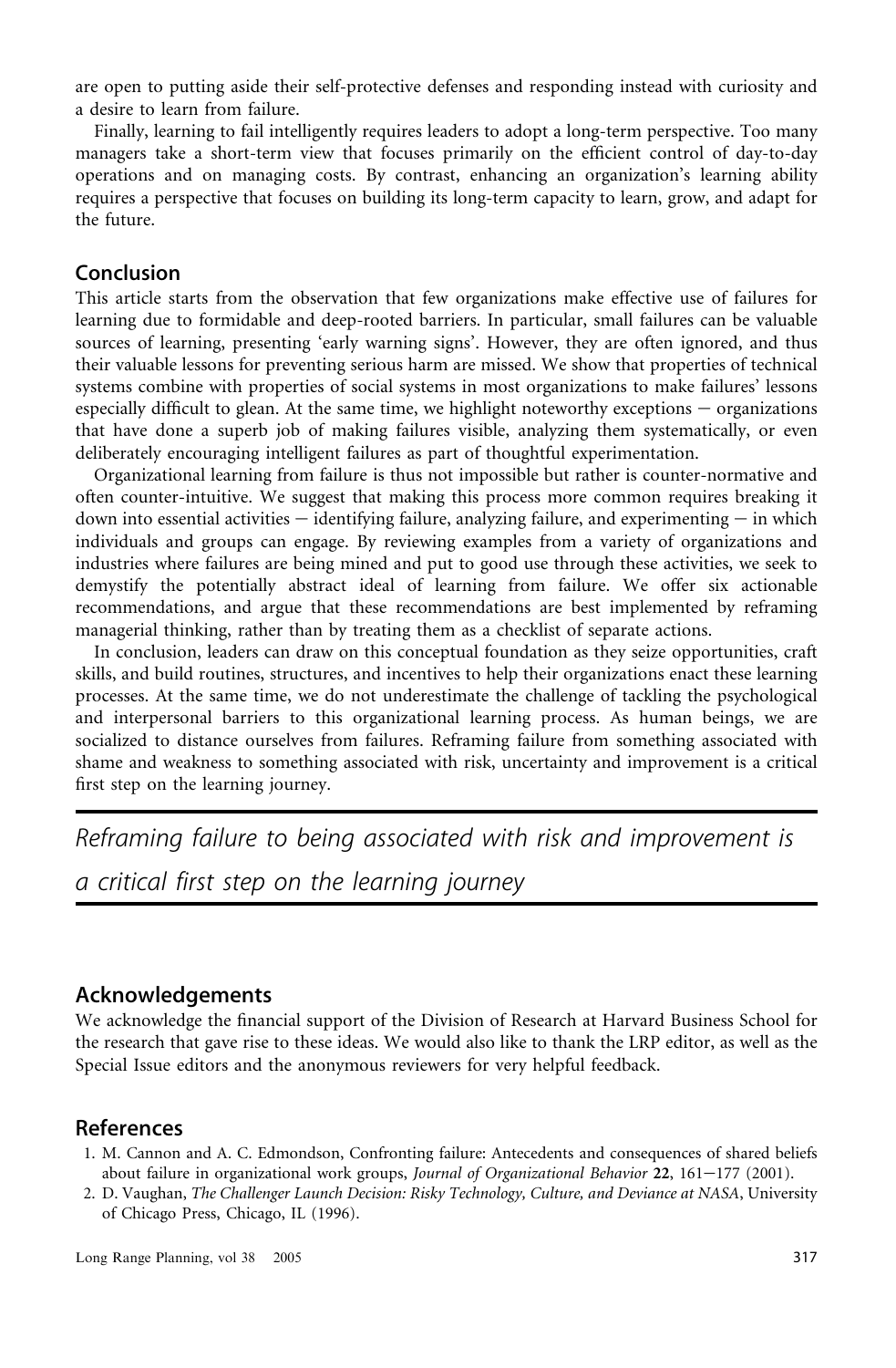- <span id="page-19-0"></span>3. S. Sitkin, Learning through failure: the strategy of small losses, in L. L. Cummings and B. Staw (eds.), Research in Organizational Behavior 14, , JAI Press, Greenwich, CT, 231-266 (1992).
- 4. See especially A. L. Tucker and A. C. Edmondson, Why hospitals don't learn from failures: Organizational and psychological dynamics that inhibit system change, *California Management Review*  $45(2)$ ,  $55-72$ (2003).
- 5. For example, see both D. Leonard-Barton, Wellsprings of knowledge: Building and sustaining the sources of innovation, Harvard Business School Press, Boston (1995); and S. B. Sitkin (1992) op cit at Ref 3 above.
- 6. See especially A. C. Edmondson, The local and variegated nature of learning in organizations, Organization Science  $13(2)$ ,  $128-146$  (2002).
- 7. E. A. Trist and K. W. Bamforth, Some social and psychological consequences of the Longwall method of coal-getting, in D. S. Pugh (ed.), Organization theory, Penguin, London 393-419 (1958); Also see A. K. Rice, Productivity and social organization: The Ahmedabad experiment, Tavistock, London (1958).
- 8. For example, see C. Perrow, Normal accidents. Living with high-risk technologies, Basic Books, New York (1984).
- 9. R. H. Hayes, S. C. Wheelwright and K. B. Clark, Dynamic Manufacturing: Creating the Learning Organization, Free Press, New York (1988).
- 10. D. Goleman, Vital lies, simple truths: The psychology of self-deception, Simon and Schuster, New York (1985).
- 11. S. E. Taylor, Positive Illusions: Creative Self-Deception and the Healthy Mind, Basic Books, New York (1989).
- 12. C. Argyris, Overcoming organizational defenses: Facilitating organizational learning, Allyn and Bacon, Wellesley, MA (1990).
- 13. S. Finkelstein, Why Smart Executives Fail and What You Can Learn from Their Mistakes, Portfolio, New York  $(2003)$ . The quotation is from p. 179–180.
- 14. F. Lee, A. Edmondson, S. Thomke and M. Worline, The mixed effects of inconsistency on experimentation in organizations, Organization Science  $15(3)$ ,  $310-326$  (2004).
- 15. K. Mellahi, The dynamics of boards of directors in failing organizations, Long Range Planning 38(3), (2005) [doi:10.1016/j.lrp.2005.04.001](http://dx.doi.org/10.1016/j.lrp.2005.04.001).
- 16. J. Sheppard and S. Chowdhury, Riding the wrong wave: Organizational failure as a failed turnaround, Long Range Planning 38(3), (2005) [doi:10.1016/j.lrp.2005.03.009](http://dx.doi.org/10.1016/j.lrp.2005.03.009).
- 17. Make no mistake, Inc. Magazine, June (1989), p. 105.
- 18. M. Moss, Spotting breast cancer, doctors are weak link, The New York Times [late ed] A1, (27 June 2002); M. Moss, Mammogram team learns from its errors, *The New York Times [late ed.]* A1, (28 June 2002).
- 19. E. C. Nevis, A. J. DiBella and J. M. Gould, Understanding organizations as learning systems, Sloan Management Review 36, 73-85 (1995).
- 20. S. W. Brown and S. S. Tax, Recovering and Learning from Service Failures, Sloan Management Review 40(1), 75-89 (1998).
- 21. N.A.S.A. report on the Space Shuttle Columbia at [http://www.nasa.gov/home/hqnews/2003/oct/](http://www.nasa.gov/home/hqnews/2003/oct/HQ_N03109_new_CAIB_volumes.html) [HQ\\_N03109\\_new\\_CAIB\\_volumes.html](http://www.nasa.gov/home/hqnews/2003/oct/HQ_N03109_new_CAIB_volumes.html).
- 22. A. Edmondson, Organizing to learn, Harvard Business School Note, 9-604-031. (2003).
- 23. A. Edmondson, M. A. Roberto, A. Tucker, Children's Hospital and Clinics, Harvard Business School Case, 9-302-050. (2002).
- 24. M. H. Bazerman, Judgment in Managerial Decision Making (fifth edition), John Wiley & Sons, New York (2002); Also see S. T. Fiske and S. E. Taylor, Social Cognition, Random House, New York (1984).
- 25. P. Baumard and B. Starbuck, Learning from failures: Why it may not happen, Long Range Planning 38(3), (2005) [doi:10.1016/j.lrp.2005.03.004](http://dx.doi.org/10.1016/j.lrp.2005.03.004).
- 26. Cannon and Edmondson (2001) op cit at Ref 1 above; A. Edmondson and B. Moingeon, When to learn how and when to learn why, in B. Moingeon and A. Edmondson (eds.), Organizational learning and competitive advantage, Sage, London (1996).
- 27. For research on the lack of inquiry in group discussions, see C. Argyris (1990), op cit at Ref 12 above; D. A. Garvin and M. A. Roberto, What You Don't Know About Making Decisions, Harvard Business Review 79(8),  $108-116$  (2001); for research on premature convergence on a solution or decision see I. L. Janis and L. Mann, *Decision-Making*, The Free Press, New York (1997); and E. Langer, Mindfulness, Addison-Wesley, Reading, MA (1989).
- 28. T. S. Burton, By learning from failures, Lilly keeps drug pipeline full, The Wall Street Journal (21 April 2004).